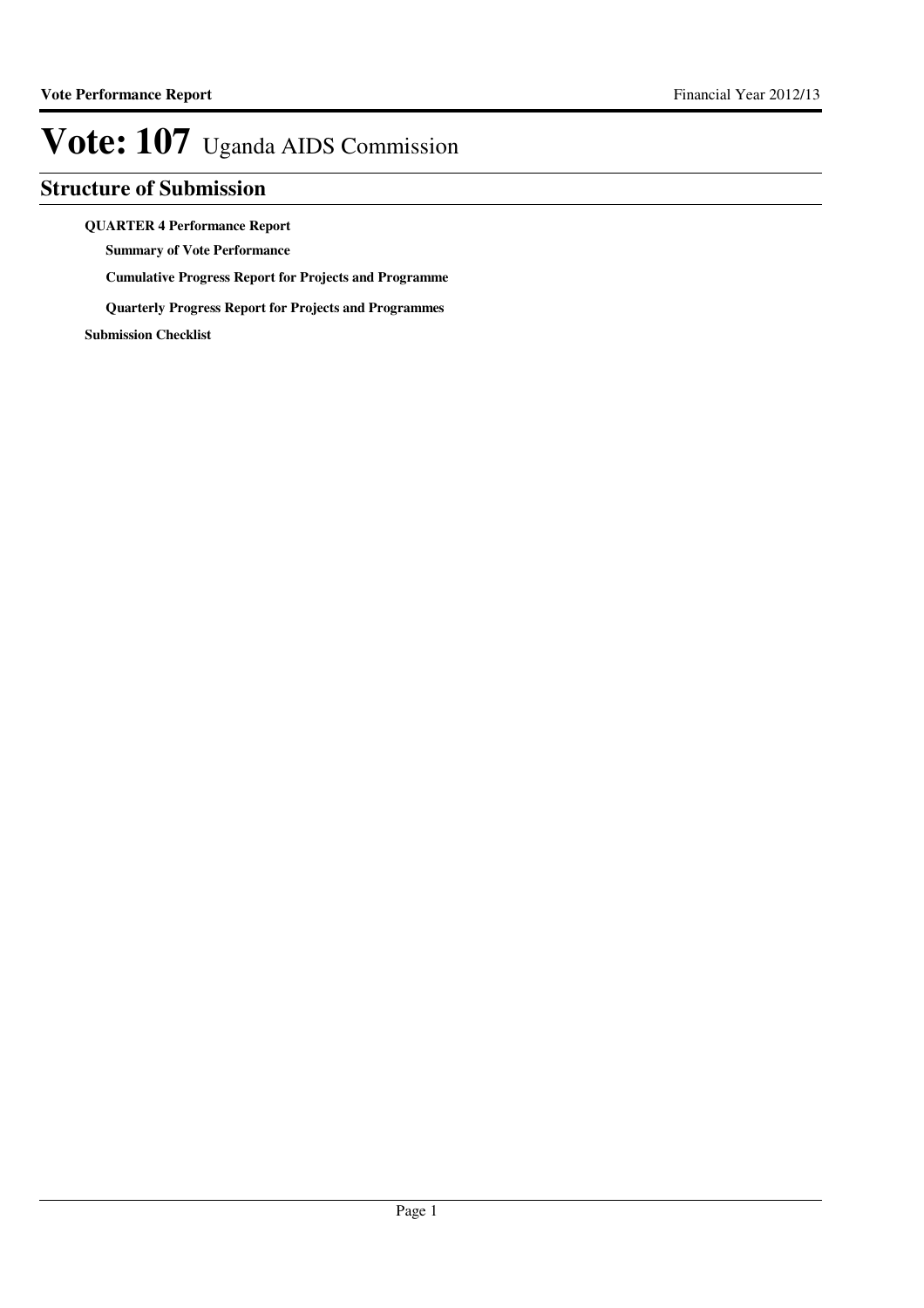### **QUARTER 4: Highlights of Vote Performance**

### *V1: Summary of Issues in Budget Execution*

*This section provides an overview of Vote expenditure*

**(i) Snapshot of Vote Releases and Expenditures**

Table V1.1 below summarises cumulative releases and expenditures by the end of the quarter:

#### **Table V1.1: Overview of Vote Expenditures (UShs Billion)**

|                       | <i>(i)</i> Excluding Arrears, Taxes | Approved<br><b>Budget</b> | <b>Cashlimits</b><br>by End | <b>Released</b><br>by End | <b>Spent by</b><br>End Jun | % Budget<br><b>Released</b> | <b>Spent</b> | % Budget % Releases<br><b>Spent</b> |
|-----------------------|-------------------------------------|---------------------------|-----------------------------|---------------------------|----------------------------|-----------------------------|--------------|-------------------------------------|
|                       | Wage                                | 1.328                     | N/A                         | 1.131                     | 1.068                      | $85.1\%$                    | 80.4%        | 94.5%                               |
| Recurrent             | Non Wage                            | 4.019                     | 4.019                       | 4.019                     | 4.016                      | 100.0%                      | 99.9%        | 99.9%                               |
| Development           | GoU                                 | 0.128                     | 0.080                       | 0.080                     | 0.056                      | 62.5%                       | 43.9%        | 70.2%                               |
|                       | Ext Fin.                            | 0.000                     | N/A                         | 0.000                     | 0.000                      | N/A                         | N/A          | N/A                                 |
|                       | <b>GoU</b> Total                    | 5.475                     | 4.098                       | 5.229                     | 5.140                      | $95.5\%$                    | $93.9\%$     | 98.3%                               |
|                       | [otal GoU+Ext Fin. (MTEF)           | 5.475                     | N/A                         | 5.229                     | 5.140                      | $95.5\%$                    | $93.9\%$     | $98.3\%$                            |
| ( <i>ii</i> ) Arrears | Arrears                             | 0.000                     | N/A                         | 0.000                     | 0.000                      | N/A                         | N/A          | N/A                                 |
| and Taxes             | Taxes                               | 0.000                     | N/A                         | 0.033                     | 0.033                      | N/A                         | N/A          | 100.0%                              |
|                       | <b>Total Budget</b>                 | 5.475                     | 4.098                       | 5.262                     | 5.173                      | $96.1\%$                    | $94.5\%$     | 98.3%                               |

*\* Donor expenditure information available*

*\*\* Non VAT on capital expenditure*

The table below shows cumulative releases and expenditures to the Vote by Vote Function :

#### **Table V1.2: Releases and Expenditure by Vote Function\***

| <b>Billion Uganda Shillings</b>                           | Approved Released |      | <b>Spent</b> | % Budget % Budget |              | $\%$         |  |
|-----------------------------------------------------------|-------------------|------|--------------|-------------------|--------------|--------------|--|
|                                                           | <b>Budget</b>     |      |              | Released          | <i>Spent</i> | Releases     |  |
|                                                           |                   |      |              |                   |              | <i>Spent</i> |  |
| VF:0851 Coordination of multi-sector response to HIV/AIDS | 5.47              | 5.23 | 5.14         | $95.5\%$          | 93.9%        | 98.3%        |  |
| <b>Total For Vote</b>                                     | 5.47              | 5.23 | 5.14         | $95.5\%$          | $93.9\%$     | 98.3%        |  |

*\* Excluding Taxes and Arrears*

#### **(ii) Matters to note in budget execution**

At the beginning of Financial Year 2012/13, UAC was given 0.400bn on wage bill, increasing it from 0.928bn to Ush .1.328bn. However, this was not matched with an increase in 10% NSSF payable to staff which is a statutory requirement. This caused a funding gap of 0.100bn on non-wage recurrent budget. The challenges are; funding gap on NSSF budget of 0.100bn; Old fleet of motor vehicles and the limited budget budget to meet the continuous repairs; late release of funds form MFPED coupled with continuous budget cuts on the approved budgets. In quarter 4, no capital development budget was released to the Commission.

#### **Table V1.3: High Unspent Balances and Over-Expenditure in the Domestic Budget (Ushs Bn)** *(i) Major unpsent balances*

*(ii) Expenditures in excess of the original approved budget*

*\* Excluding Taxes and Arrears*

*V2: Performance Highlights*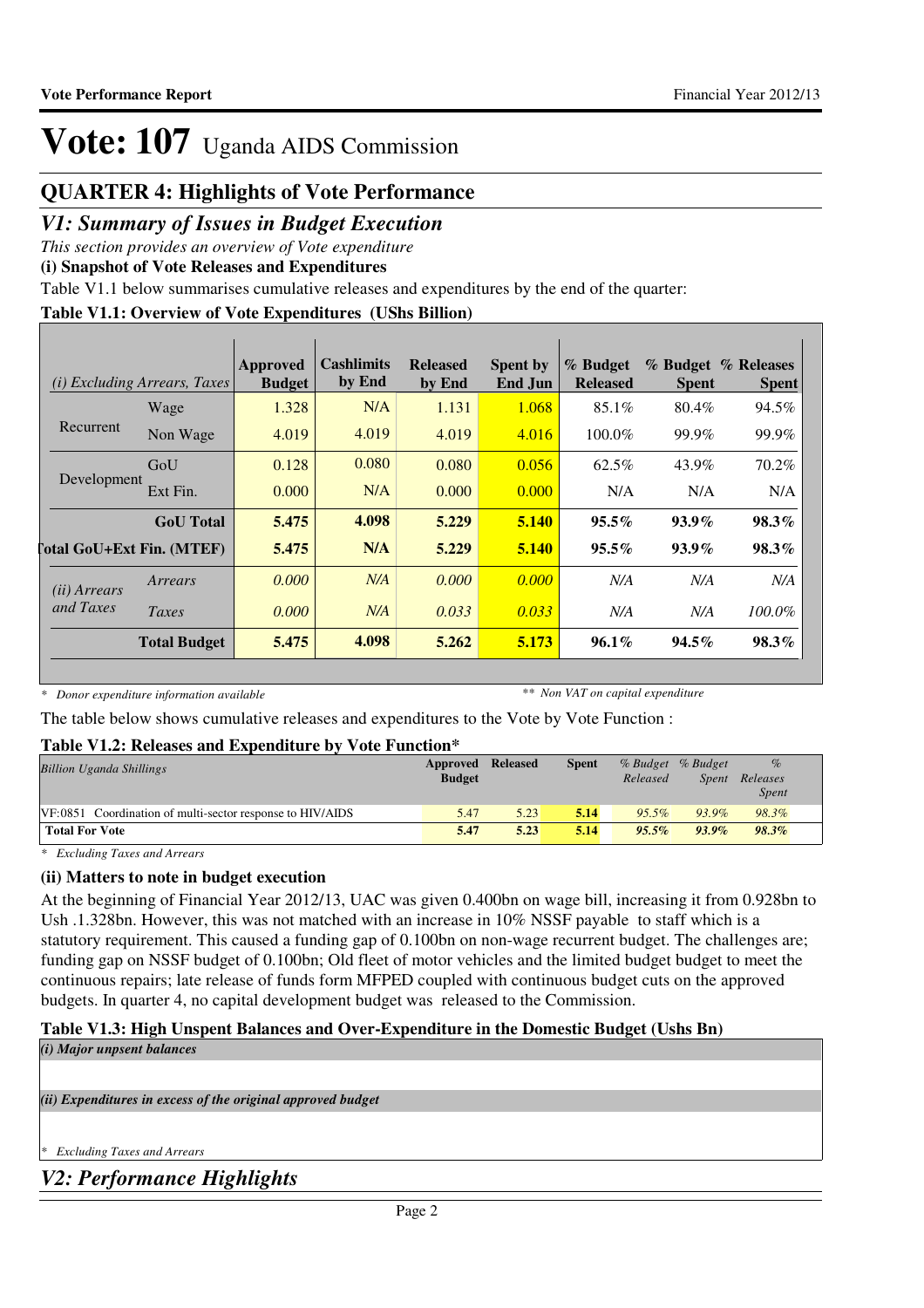## **QUARTER 4: Highlights of Vote Performance**

*This section provides highlights of output performance, focusing on key outputs and actions impelemented to improve section performance.*

#### **Table V2.1: Key Vote Output Indicators and Expenditures\***

| Vote, Vote Function<br><b>Key Output</b>                                    | <b>Approved Budget and</b><br><b>Planned outputs</b>                                                                                                 | <b>Cumulative Expenditure</b><br>and Performance                                                                                                                                                                                                                                                                                                                  | <b>Status and Reasons for</b><br>any Variation from Plans |  |  |  |  |  |  |
|-----------------------------------------------------------------------------|------------------------------------------------------------------------------------------------------------------------------------------------------|-------------------------------------------------------------------------------------------------------------------------------------------------------------------------------------------------------------------------------------------------------------------------------------------------------------------------------------------------------------------|-----------------------------------------------------------|--|--|--|--|--|--|
| Vote Function: 0851 Coordination of multi-sector response to HIV/AIDS       |                                                                                                                                                      |                                                                                                                                                                                                                                                                                                                                                                   |                                                           |  |  |  |  |  |  |
| Output: 085102<br>Advocacy, Strategic Information and Knowlegde management  |                                                                                                                                                      |                                                                                                                                                                                                                                                                                                                                                                   |                                                           |  |  |  |  |  |  |
| Description of Performance: Advocacy events                                 | commemorated, HIV & AIDS<br>prevention media campaign<br>renergised, policies, plans and<br>guidelines developed and<br>disseminated. M&E conducted. | HIV dialogue meetings held<br>with key stakeholders in<br>particular with cultural<br>institutions and religious leaders<br>on HIV prevention messages;<br>Conducted JAR in wher an<br>AIDE Memoir was prepared<br>and agrred on by all<br>stakeholders.<br>HIV/AIDS advocacy events<br>held on HIV prevention through<br>mass media and stakeholder<br>meetings; | Activities executed as planned if<br>FY 2013/2014.        |  |  |  |  |  |  |
|                                                                             |                                                                                                                                                      | Information materials on<br>HIV/AIDS produced and<br>disseminated to the general<br>population on HIV prevention.<br>The monthly HIV Prevention<br>messages were developed and<br>disseminated through national<br>television, radio stations and the<br>print media.                                                                                             |                                                           |  |  |  |  |  |  |
|                                                                             |                                                                                                                                                      | Six National HIV Prevention<br>meetings held and discussed<br>national HIV prevention<br>interventions including<br>harmonisation of HIV<br>prevention messages in the<br>country.                                                                                                                                                                                |                                                           |  |  |  |  |  |  |
|                                                                             |                                                                                                                                                      | Seven IEC/BBC Committee<br>Meeting held. Also, an AIDS<br>Trust Fund Benchmarking was<br>conducted in Zimbabwe with<br>the participation of ADPs, and<br>MPs. NADIC was assessed and<br>Report preare with key<br>recommendation for setting up a<br>one stop centre for HIV<br>Information.                                                                      |                                                           |  |  |  |  |  |  |
| Performance Indicators:                                                     |                                                                                                                                                      |                                                                                                                                                                                                                                                                                                                                                                   |                                                           |  |  |  |  |  |  |
| No. of Districts supported to<br>develop HIV/AIDS strategic<br>plans        | 20                                                                                                                                                   | 24                                                                                                                                                                                                                                                                                                                                                                |                                                           |  |  |  |  |  |  |
| No. of advocacy events<br>undertaken to promote<br><b>HIV/AIDS</b> awarness | 10                                                                                                                                                   | 9                                                                                                                                                                                                                                                                                                                                                                 |                                                           |  |  |  |  |  |  |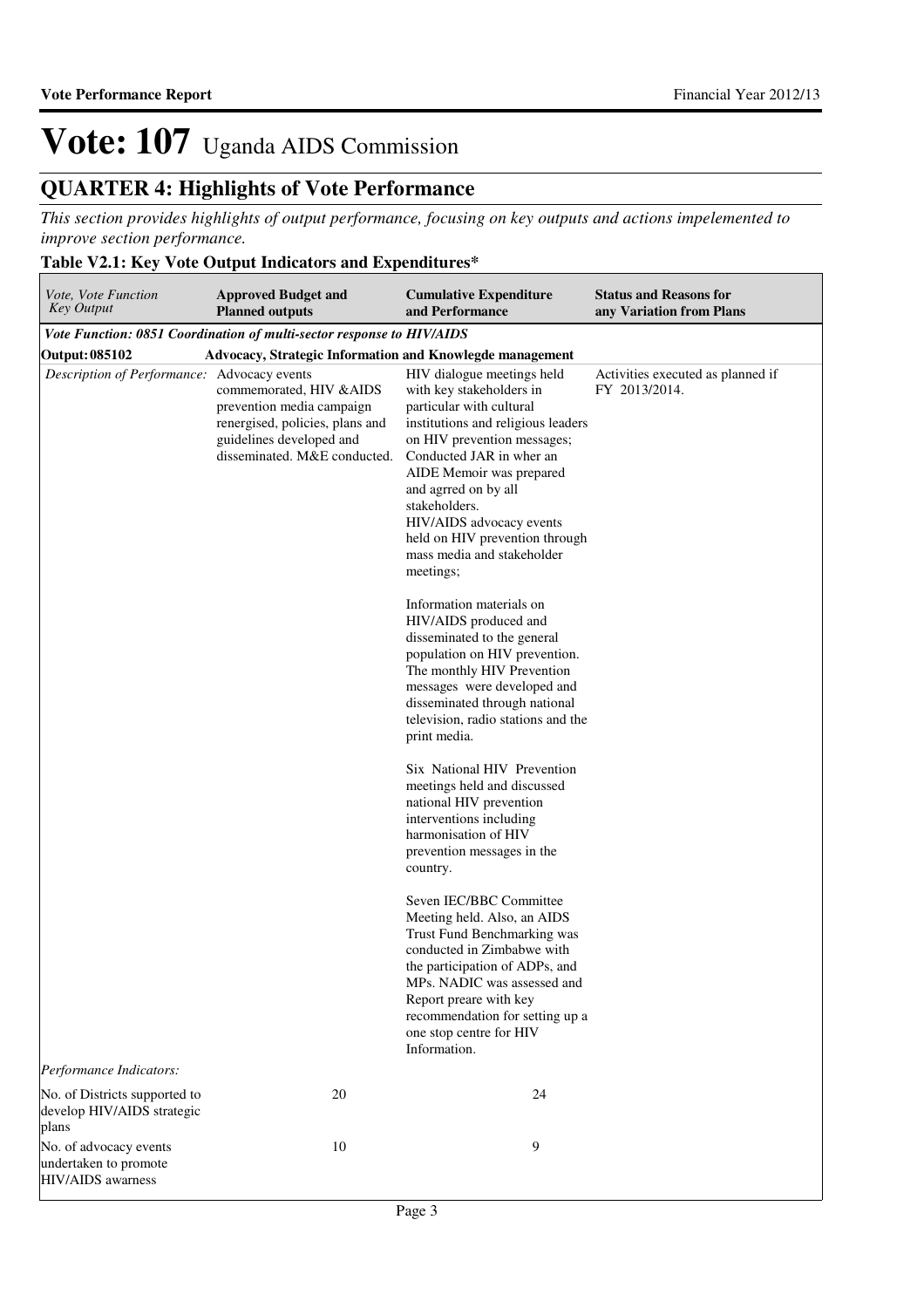### **QUARTER 4: Highlights of Vote Performance**

| <i>Vote, Vote Function</i><br>Key Output | <b>Approved Budget and</b><br><b>Planned outputs</b> | <b>Cumulative Expenditure</b><br>and Performance | <b>Status and Reasons for</b><br>any Variation from Plans |
|------------------------------------------|------------------------------------------------------|--------------------------------------------------|-----------------------------------------------------------|
| Output Cost:                             | UShs Bn:                                             | 0.397<br>UShs Bn:                                | 96.8%<br>0.384 % Budget Spent:                            |
| <b>Vote Function Cost</b>                | <b>UShs Bn:</b>                                      | 5.475 UShs Bn:                                   | 5.140 % Budget Spent:<br>$93.9\%$                         |
| <b>Cost of Vote Services:</b>            | UShs $B_n$ :                                         | $5.475$ UShs Bn:                                 | 5.140 $%$ Budget Spent:<br>$93.9\%$                       |

*\* Excluding Taxes and Arrears*

The following outputs were achieved; National HIV Policy , Plans and Guidelines (National Strategic Plan, National Prevention Strategy,National Priority Action Plan,National AIDS Policy and National Monitoring and Evaluation Plan) were disseminated, HIV prevention messages disseminated through electronic and print mass media, Advocacy events observed, integrated support supervision conducted for municipalities and Local Governments where, Districts were monitored on HIV prevention, meetings were held with MARPS network, Police, Army and married couples and media on HIV prevention strategies, 120 PHAs and CBO representatives were oriented on new policy and HIV plans and guidelines, and prevention messages, the assessment of HIV/AIDS mainstreaming in local government BFPs 2012/13 was carried out, and National prevention strategy and HIV Prevention message disseminated, cultural and religious leaders engaged in HIV prevention. Strategic planning guidelines finalised and ready for printing, and new coordination guidelines drafted. Trained 160 LG staff in HIV M&E.

A meeting was conducted with Religious leaders, Kings and Cultural leaders on HIV prevention. Held a national dialogue on prevention of HIV/AIDS. Coordinated Advocacy days like Philly Lutaaya, World AIDS Day which was commemorated at Kasensero in Rakai District and graced by the H.E , The President , several Ministers and MPs. Candlelight observance was held in Luwero in May 2013.

Procured computers and the office block maintained. Sentema wall fence rebuilt.

Prevention messages developed and disseminated through mass media and meetings, Support supervision conducted for LGs and SCEs. There were challenges in in execution of some activities due to shortage of resources like rolling out of HIV preventio messages.

| <b>Planned Actions:</b>                                                                                                           | <b>Actual Actions:</b>                                                                                                                                                                                                                                                                                      | <b>Reasons for Variation</b>                                                          |
|-----------------------------------------------------------------------------------------------------------------------------------|-------------------------------------------------------------------------------------------------------------------------------------------------------------------------------------------------------------------------------------------------------------------------------------------------------------|---------------------------------------------------------------------------------------|
| Vote: 107 Uganda AIDS Commission                                                                                                  |                                                                                                                                                                                                                                                                                                             |                                                                                       |
| Vote Function: 08 51 Coordination of multi-sector response to HIV/AIDS                                                            |                                                                                                                                                                                                                                                                                                             |                                                                                       |
| Reorganise staffing levels and improving<br>staff remuneration, staff trained and<br>equiped with necessary tools.                | By the end of May 2013, 11 members<br>were recruited to improve on staffing<br>levels and UAC performance. One s taff<br>orientation retreat for better<br>perfromance was held in March 2013.                                                                                                              | Shortage of resources to fill the vacant<br>positions at ago.                         |
| Vote: 107 Uganda AIDS Commission                                                                                                  |                                                                                                                                                                                                                                                                                                             |                                                                                       |
| Vote Function: 08 51 Coordination of multi-sector response to HIV/AIDS                                                            |                                                                                                                                                                                                                                                                                                             |                                                                                       |
| Need to increase resources on<br>interventions with greater impact to<br>reduce new HIV infections.                               | <b>Efforts to establish an AIDS Trust Fund</b> Consultations with key stakeholders on<br>are ongoing. Benchmarking exercise has going in the establishment of the AIDS<br>been conducted with the participation of Trust Fund.<br>MPs. A resolution to establish the Fund<br>has been passed by Parliament. |                                                                                       |
| Coordination guidelines to be reviewed<br>and disseminated at all levels.<br>Operationalisation of zonal coordination<br>Offices. | Coordination guidelines ready for<br>printing and to be disseminated in FY<br>2013/14. After the recruitment of 2<br>Zonal Coordinators, the setting up of<br>Zonal Offices is in progress.                                                                                                                 | Six (6) Vacant Zonal Coordinators to be<br>recruited in FYs $2013/14$ and $2014/15$ . |

#### **Table V2.2: Implementing Actions to Improve Vote Performance**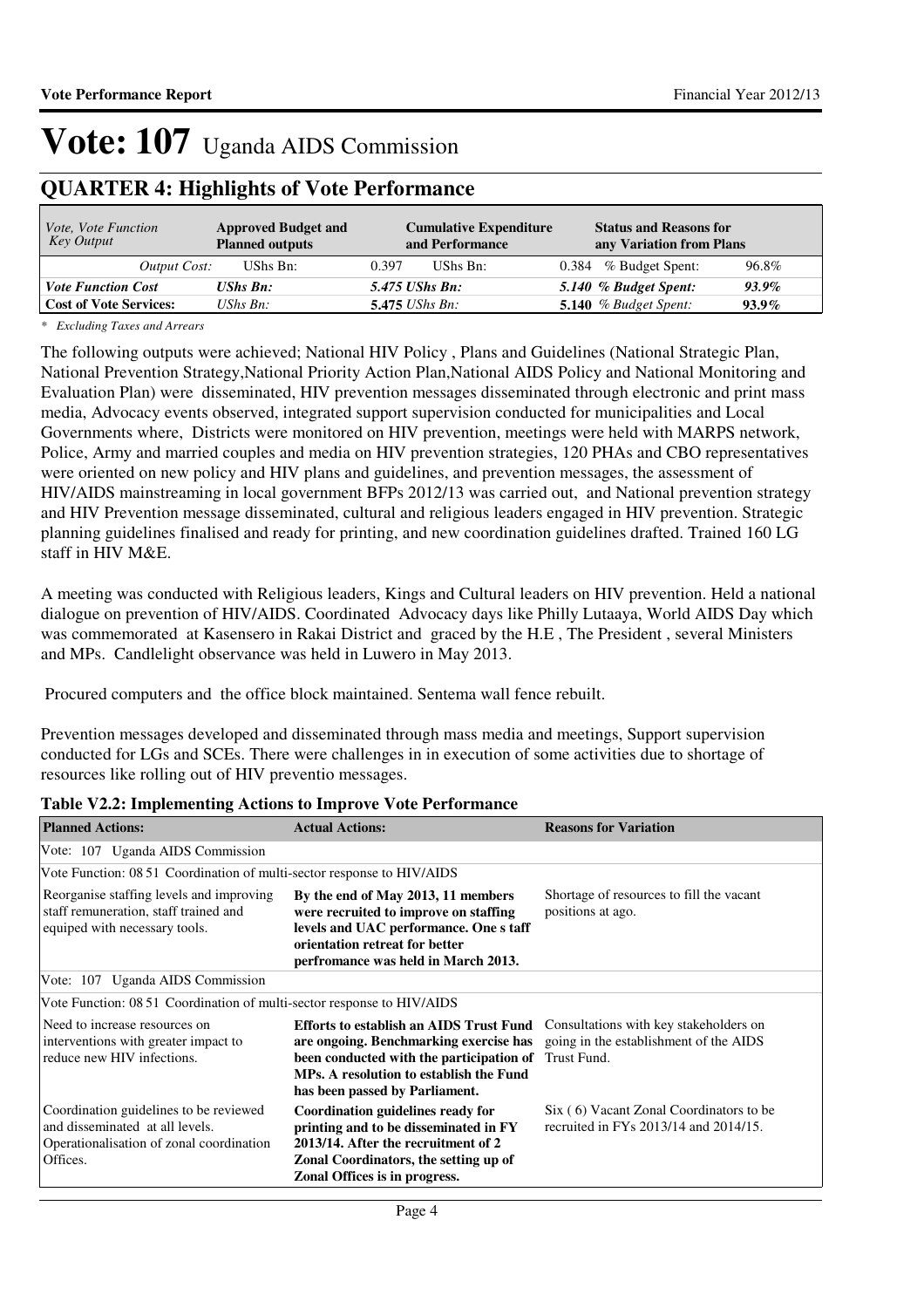### **QUARTER 4: Highlights of Vote Performance**

### *V3: Details of Releases and Expenditure*

*This section provides a comprehensive summary of the outputs delivered by the Vote and further details of Vote expenditures by Vote Function and Expenditure Item.*

#### **Table V3.1: GoU Releases and Expenditure by Output\***

| <b>Billion Uganda Shillings</b>                                 | Approved      | <b>Released</b> | <b>Spent</b> | $%$ GoU       | $%$ GoU       | $%$ GoU      |
|-----------------------------------------------------------------|---------------|-----------------|--------------|---------------|---------------|--------------|
|                                                                 | <b>Budget</b> |                 |              | <b>Budget</b> | <b>Budget</b> | Releases     |
|                                                                 |               |                 |              | Released      | Spent         | <i>Spent</i> |
| VF:0851 Coordination of multi-sector response to HIV/AIDS       | 5.47          | 5.23            | 5.14         | $95.5\%$      | 93.9%         | 98.3%        |
| Class: Outputs Provided                                         | 5.24          | 5.04            | 4.97         | $96.2\%$      | 95.0%         | 98.7%        |
| 085101 Management and Administrative support services           | 4.07          | 3.86            | 3.80         | 95.0%         | 93.4%         | 98.3%        |
| 085102 Advocacy, Strategic Information and Knowlegde management | 0.40          | 0.38            | 0.38         | 96.9%         | 96.8%         | $100.0\%$    |
| 085104 Major policies, guidelines, strategic plans              | 0.33          | 0.35            | 0.35         | $106.1\%$     | $105.9\%$     | 99.8%        |
| 085105 Monitoring and Evaluation                                | 0.45          | 0.45            | 0.45         | $100.0\%$     | $100.0\%$     | $100.0\%$    |
| Class: Outputs Funded                                           | 0.11          | 0.11            | 0.11         | $100.0\%$     | $100.0\%$     | $100.0\%$    |
| 085151 NGO HIV/AIDS Activities                                  | 0.11          | 0.11            | 0.11         | $100.0\%$     | $100.0\%$     | $100.0\%$    |
| Class: Capital Purchases                                        | 0.13          | 0.08            | 0.06         | $62.5\%$      | 43.9%         | 70.2%        |
| 085172 Government Buildings and Administrative Infrastructure   | 0.05          | 0.04            | 0.04         | 79.9%         | 79.9%         | 100.0%       |
| 085176 Purchase of Office and ICT Equipment, including Software | 0.08          | 0.04            | 0.02         | 51.3%         | 20.8%         | $40.6\%$     |
| <b>Total For Vote</b>                                           | 5.47          | 5.23            | 5.14         | 95.5%         | $93.9\%$      | 98.3%        |

*\* Excluding Taxes and Arrears*

#### **Table V3.2: 2012/13 GoU Expenditure by Item**

| <b>Billion Uganda Shillings</b>                        | <b>Approved</b><br><b>Budget</b> | <b>Releases</b> | Expend-<br>iture | % Budged<br><b>Released</b> | % Budget<br><b>Spent</b> | %Releases<br><b>Spent</b> |
|--------------------------------------------------------|----------------------------------|-----------------|------------------|-----------------------------|--------------------------|---------------------------|
| <b>Output Class: Outputs Provided</b>                  | 5.24                             | 5.04            | 4.97             | $96.2\%$                    | 95.0%                    | 98.7%                     |
| 211103 Allowances                                      | 0.78                             | 0.73            | 0.73             | 93.7%                       | 93.7%                    | 100.0%                    |
| 211104 Statutory salaries                              | 1.33                             | 1.13            | 1.07             | 85.1%                       | 80.4%                    | 94.5%                     |
| 212101 Social Security Contributions (NSSF)            | 0.19                             | 0.20            | 0.20             | 104.8%                      | 104.8%                   | 100.0%                    |
| 213001 Medical Expenses (To Employees)                 | 0.02                             | 0.02            | 0.02             | 100.0%                      | 100.0%                   | 100.0%                    |
| 213002 Incapacity, death benefits and funeral expenses | 0.01                             | 0.01            | 0.01             | 100.0%                      | 100.0%                   | 100.0%                    |
| 213003 Retrenchment costs                              | 0.11                             | 0.11            | 0.11             | 100.0%                      | 100.0%                   | 100.0%                    |
| 213004 Gratuity Payments                               | 0.32                             | 0.32            | 0.32             | 100.0%                      | 100.0%                   | 100.0%                    |
| 221001 Advertising and Public Relations                | 0.12                             | 0.12            | 0.12             | 100.0%                      | 100.0%                   | 100.0%                    |
| 221002 Workshops and Seminars                          | 0.31                             | 0.31            | 0.31             | 100.0%                      | 99.9%                    | 99.9%                     |
| 221003 Staff Training                                  | 0.05                             | 0.03            | 0.03             | 73.4%                       | 73.4%                    | 100.0%                    |
| 221004 Recruitment Expenses                            | 0.02                             | 0.03            | 0.03             | 183.3%                      | 183.3%                   | 100.0%                    |
| 221007 Books, Periodicals and Newspapers               | 0.05                             | 0.05            | 0.05             | 100.0%                      | 100.0%                   | 100.0%                    |
| 221008 Computer Supplies and IT Services               | 0.01                             | 0.01            | 0.01             | 100.0%                      | 100.0%                   | 100.0%                    |
| 221009 Welfare and Entertainment                       | 0.34                             | 0.34            | 0.34             | 100.0%                      | 100.0%                   | 100.0%                    |
| 221011 Printing, Stationery, Photocopying and Binding  | 0.09                             | 0.09            | 0.09             | 100.0%                      | 99.8%                    | 99.8%                     |
| 221012 Small Office Equipment                          | 0.00                             | 0.00            | 0.00             | 50.0%                       | 50.0%                    | 100.0%                    |
| 221016 IFMS Recurrent Costs                            | 0.03                             | 0.03            | 0.03             | 100.0%                      | 100.0%                   | 100.0%                    |
| 221017 Subscriptions                                   | 0.12                             | 0.14            | 0.14             | 116.7%                      | 116.7%                   | 100.0%                    |
| 222001 Telecommunications                              | 0.09                             | 0.09            | 0.09             | 100.0%                      | 100.0%                   | 100.0%                    |
| 222002 Postage and Courier                             | 0.01                             | 0.01            | 0.01             | 100.0%                      | 100.0%                   | 100.0%                    |
| 223002 Rates                                           | 0.01                             | 0.01            | 0.01             | 100.0%                      | 100.0%                   | 100.0%                    |
| 223004 Guard and Security services                     | 0.05                             | 0.05            | 0.05             | 100.0%                      | 100.0%                   | 100.0%                    |
| 223005 Electricity                                     | 0.03                             | 0.03            | 0.03             | 100.0%                      | 100.0%                   | 100.0%                    |
| 223006 Water                                           | 0.00                             | 0.00            | 0.00             | 183.3%                      | 183.3%                   | 100.0%                    |
| 225001 Consultancy Services- Short-term                | 0.04                             | 0.04            | 0.04             | 100.0%                      | 99.3%                    | 99.3%                     |
| 226001 Insurances                                      | 0.00                             | 0.00            | 0.00             | 100.0%                      | 100.0%                   | 100.0%                    |
| 227001 Travel Inland                                   | 0.50                             | 0.50            | 0.50             | 100.0%                      | 100.0%                   | 100.0%                    |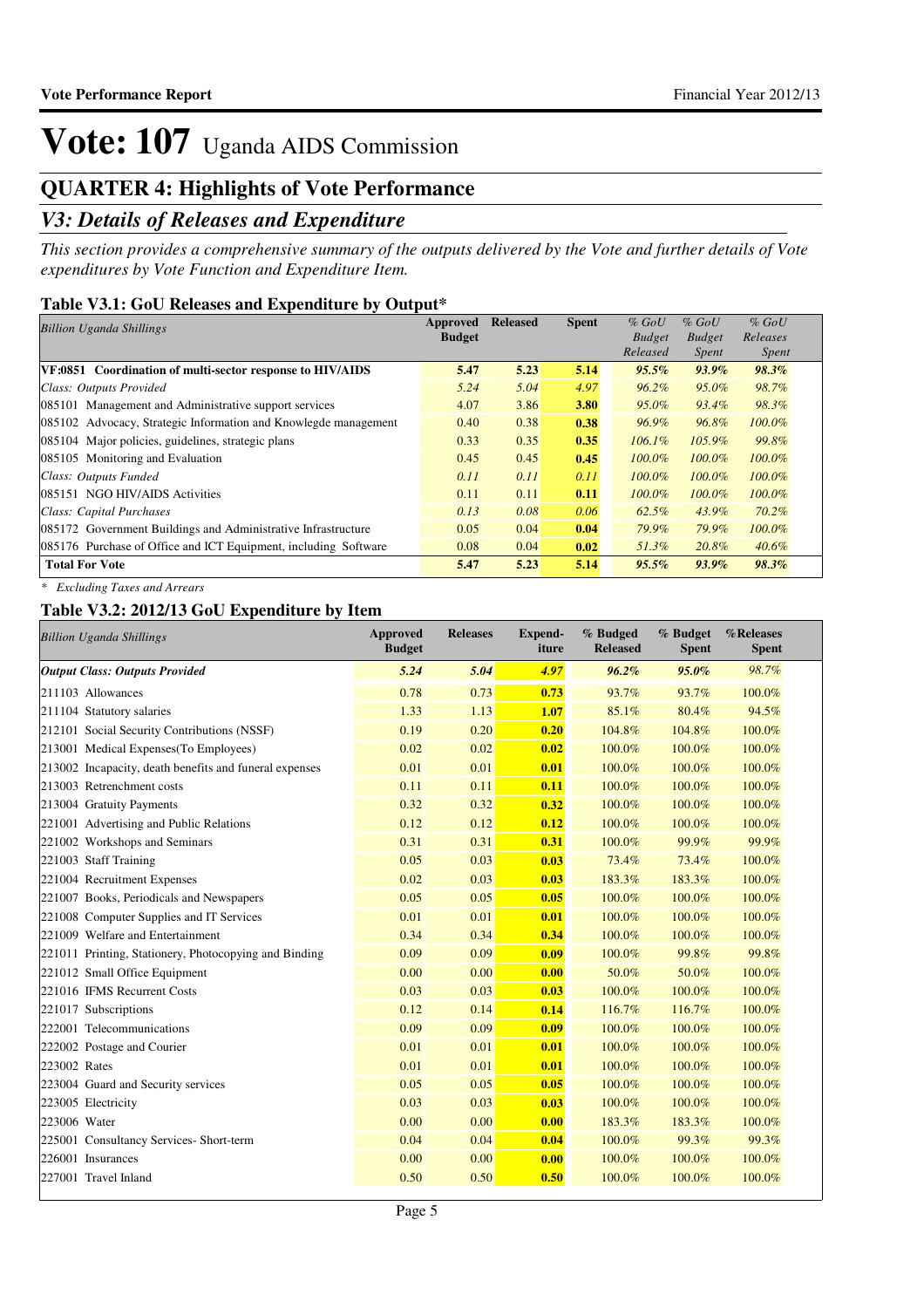## **QUARTER 4: Highlights of Vote Performance**

| <b>Billion Uganda Shillings</b>                       | Approved<br><b>Budget</b> | <b>Releases</b> | Expend-<br>iture | % Budged<br><b>Released</b> | % Budget<br><b>Spent</b> | %Releases<br><b>Spent</b> |
|-------------------------------------------------------|---------------------------|-----------------|------------------|-----------------------------|--------------------------|---------------------------|
| 227002 Travel Abroad                                  | 0.05                      | 0.05            | 0.05             | 100.0%                      | 100.0%                   | 100.0%                    |
| 227004 Fuel, Lubricants and Oils                      | 0.26                      | 0.28            | 0.28             | 107.7%                      | 107.7%                   | 100.0%                    |
| 228001 Maintenance - Civil                            | 0.03                      | 0.03            | 0.03             | 100.0%                      | 100.0%                   | 100.0%                    |
| 228002 Maintenance - Vehicles                         | 0.26                      | 0.26            | 0.26             | 100.0%                      | 99.3%                    | 99.3%                     |
| 228003 Maintenance Machinery, Equipment and Furniture | 0.03                      | 0.03            | 0.03             | 100.0%                      | 100.0%                   | 100.0%                    |
| <b>Output Class: Outputs Funded</b>                   | 0.11                      | 0.11            | 0.11             | $100.0\%$                   | 100.0%                   | 100.0%                    |
| 264103 Grants to Cultural Institution                 | 0.11                      | 0.11            | 0.11             | 100.0%                      | 100.0%                   | 100.0%                    |
| <i><b>Output Class: Capital Purchases</b></i>         | 0.13                      | 0.11            | 0.09             | 88.0%                       | $69.4\%$                 | 78.9%                     |
| 231001 Non-Residential Buildings                      | 0.05                      | 0.04            | 0.04             | 79.9%                       | 79.9%                    | 100.0%                    |
| 231005 Machinery and Equipment                        | 0.08                      | 0.04            | 0.02             | 51.3%                       | 20.8%                    | $40.6\%$                  |
| $312206$ Gross Tax                                    | 0.00                      | 0.03            | 0.03             | N/A                         | N/A                      | 100.0%                    |
| <b>Grand Total:</b>                                   | 5.47                      | 5.26            | 5.17             | $96.1\%$                    | $94.5\%$                 | $98.3\%$                  |
| <b>Total Excluding Taxes and Arrears:</b>             | 5.47                      | 5.23            | 5.14             | 95.5%                       | $93.9\%$                 | 98.3%                     |

#### **Table V3.3: GoU Releases and Expenditure by Project and Programme\***

| <b>Billion Uganda Shillings</b>                           | Approved<br><b>Budget</b> | <b>Released</b> | <b>Spent</b> | $%$ GoU<br><b>Budget</b> | $%$ GoU<br><b>Budget</b> | $%$ GoU<br>Releases |
|-----------------------------------------------------------|---------------------------|-----------------|--------------|--------------------------|--------------------------|---------------------|
|                                                           |                           |                 |              | Released                 | <i>Spent</i>             | <i>Spent</i>        |
| VF:0851 Coordination of multi-sector response to HIV/AIDS | 5.47                      | 5.23            | 5.14         | $95.5\%$                 | $93.9\%$                 | $98.3\%$            |
| <b>Recurrent Programmes</b>                               |                           |                 |              |                          |                          |                     |
| 01<br>Statutory                                           | 5.35                      | 5.15            | 5.08         | $96.3\%$                 | $95.1\%$                 | 98.7%               |
| Development Projects                                      |                           |                 |              |                          |                          |                     |
| <b>UAC</b> Secretariat<br>0359                            | 0.13                      | 0.08            | 0.06         | 62.5%                    | 43.9%                    | $70.2\%$            |
| <b>Total For Vote</b>                                     | 5.47                      | 5.23            | 5.14         | $95.5\%$                 | $93.9\%$                 | 98.3%               |

*\* Excluding Taxes and Arrears*

**Table V3.4: External Financing Releases and Expenditure by Project and Programme\***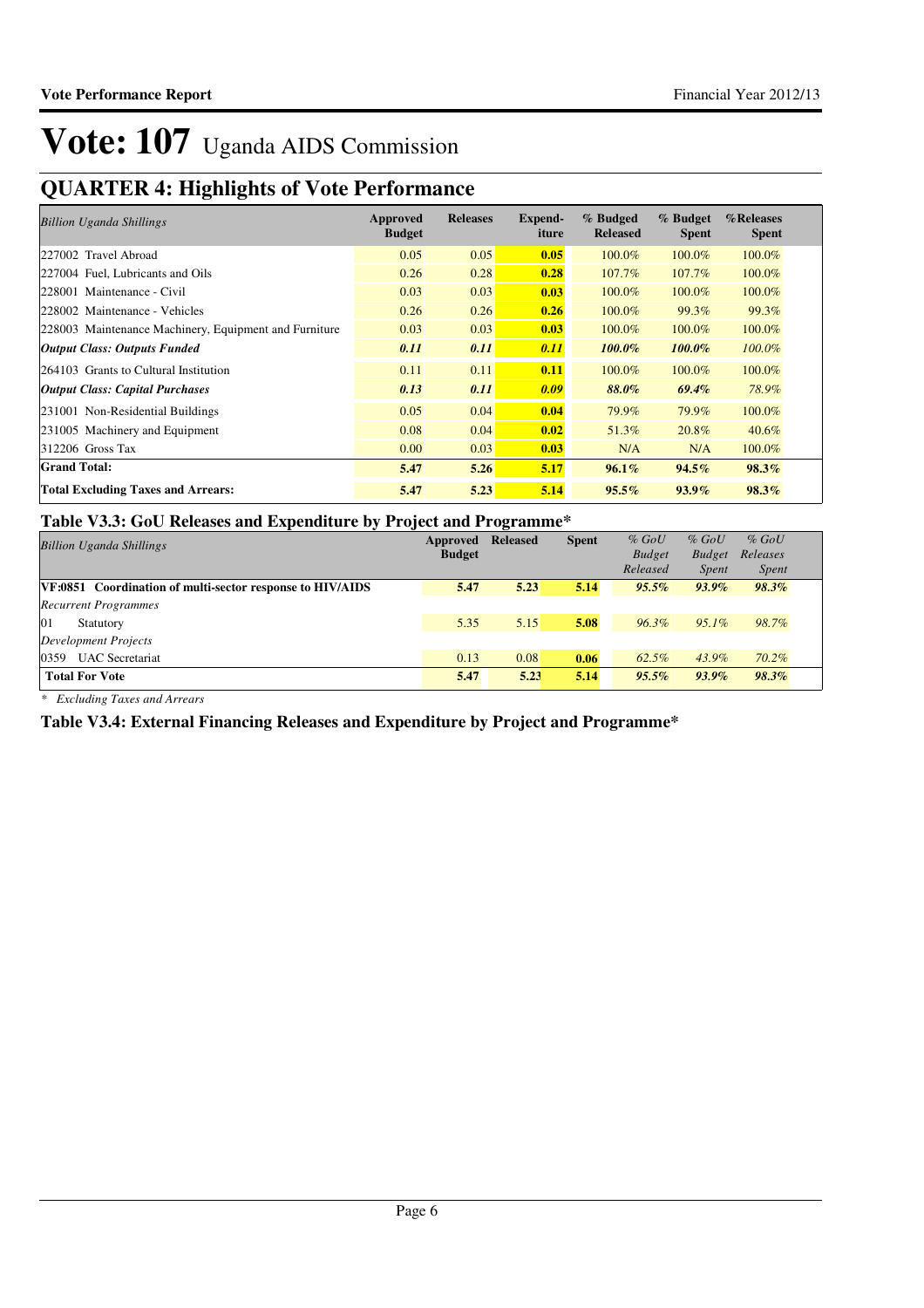*110,000 0*

*Non Wage Recurrent*

*NTR*

## Vote: 107 Uganda AIDS Commission

### **QUARTER 4: Cumulative Outputs and Expenditure by End of Quarter**

| <b>Annual Planned Outputs and Cumulative Outputs Achieved by End of</b> | Cumulative Expenditures made by the End of the Quarter to |                      |  |  |  |
|-------------------------------------------------------------------------|-----------------------------------------------------------|----------------------|--|--|--|
| <b>Quarter</b> (Quantity and Location)                                  | <b>Deliver Cumulative Outputs</b>                         | <b>UShs Thousand</b> |  |  |  |

#### **Vote Function: 0851 Coordination of multi-sector response to HIV/AIDS**

*Recurrent Programmes*

### *Programme 01 Statutory*

*Outputs Funded*

**08 5151 NGO HIV/AIDS Activities Output:**

|                                                                                                                                                                                 | <b>Item</b>                           |       | <b>Spent</b> |
|---------------------------------------------------------------------------------------------------------------------------------------------------------------------------------|---------------------------------------|-------|--------------|
| <b>Annual Planned Outputs:</b>                                                                                                                                                  | 264103 Grants to Cultural Institution |       | 110,000      |
| Plans for cultural and religious institutions supported.                                                                                                                        |                                       |       |              |
| 10 cultural and 5 religious institutions supported to enhance HIV<br>prevention interventions.                                                                                  |                                       |       |              |
| Cumulatie Outputs Achieved by the end of the Quarter:                                                                                                                           |                                       |       |              |
| Cultural institutios were engaged to actively participate in the<br>implementation of HIV Prevention Strategy and National HIV<br><b>Strategic Plan.</b>                        |                                       |       |              |
| Religious institutions engaged to dissemiante the HIV prevention<br>messages to the local community. Key resolutions determined and to<br>be followed up in future programming. |                                       |       |              |
| <b>Reasons for Variation in performance</b>                                                                                                                                     |                                       |       |              |
| payments effected as planned.                                                                                                                                                   |                                       |       |              |
|                                                                                                                                                                                 |                                       | Total | 110,000      |
|                                                                                                                                                                                 | Wage Recurrent                        |       | 0            |

*Outputs Provided*

**08 5101 Management and Administrative support services Output:**

|                                                           | <b>Item</b>                                               | <b>Spent</b> |
|-----------------------------------------------------------|-----------------------------------------------------------|--------------|
| <b>Annual Planned Outputs:</b>                            | 211103 Allowances                                         | 729,290      |
| All staff motivated and regularly paid.                   | 211104 Statutory salaries                                 | 1,068,167    |
|                                                           | 212101 Social Security Contributions (NSSF)               | 196,274      |
| General maintenance of equipment and utilities supported. | 213001 Medical Expenses (To Employees)                    | 20,000       |
| General goods and supplies acquired.                      | 213002 Incapacity, death benefits and funeral<br>expenses | 10,000       |
| Retrenched staff paid                                     | 213003 Retrenchment costs                                 | 106,000      |
| Cumulatie Outputs Achieved by the end of the Quarter:     | 213004 Gratuity Payments                                  | 322,124      |
| All staff motivated and regularly paid.                   | 221001 Advertising and Public Relations                   | 20,000       |
|                                                           | 221004 Recruitment Expenses                               | 27,500       |
| General maintenance of equipment and utilities supported. | 221007 Books, Periodicals and Newspapers                  | 5,000        |
|                                                           | 221008 Computer Supplies and IT Services                  | 8,258        |
| General goods and supplies acquired.                      | 221009 Welfare and Entertainment                          | 340,320      |
| Retrenched staff paid                                     | 221011 Printing, Stationery, Photocopying and<br>Binding  | 50,000       |
| <b>Reasons for Variation in performance</b>               | 221012 Small Office Equipment                             | 1,000        |
| All payments effected by the end of FY 2012/13            | 221016 IFMS Recurrent Costs                               | 30,000       |
|                                                           | 222001 Telecommunications                                 | 90,000       |
|                                                           | 222002 Postage and Courier                                | 5,000        |
|                                                           | 223002 Rates                                              | 7,000        |
|                                                           | 223004 Guard and Security services                        | 48,000       |
|                                                           | 223005 Electricity                                        | 30,000       |
|                                                           | 223006 Water                                              | 2,200        |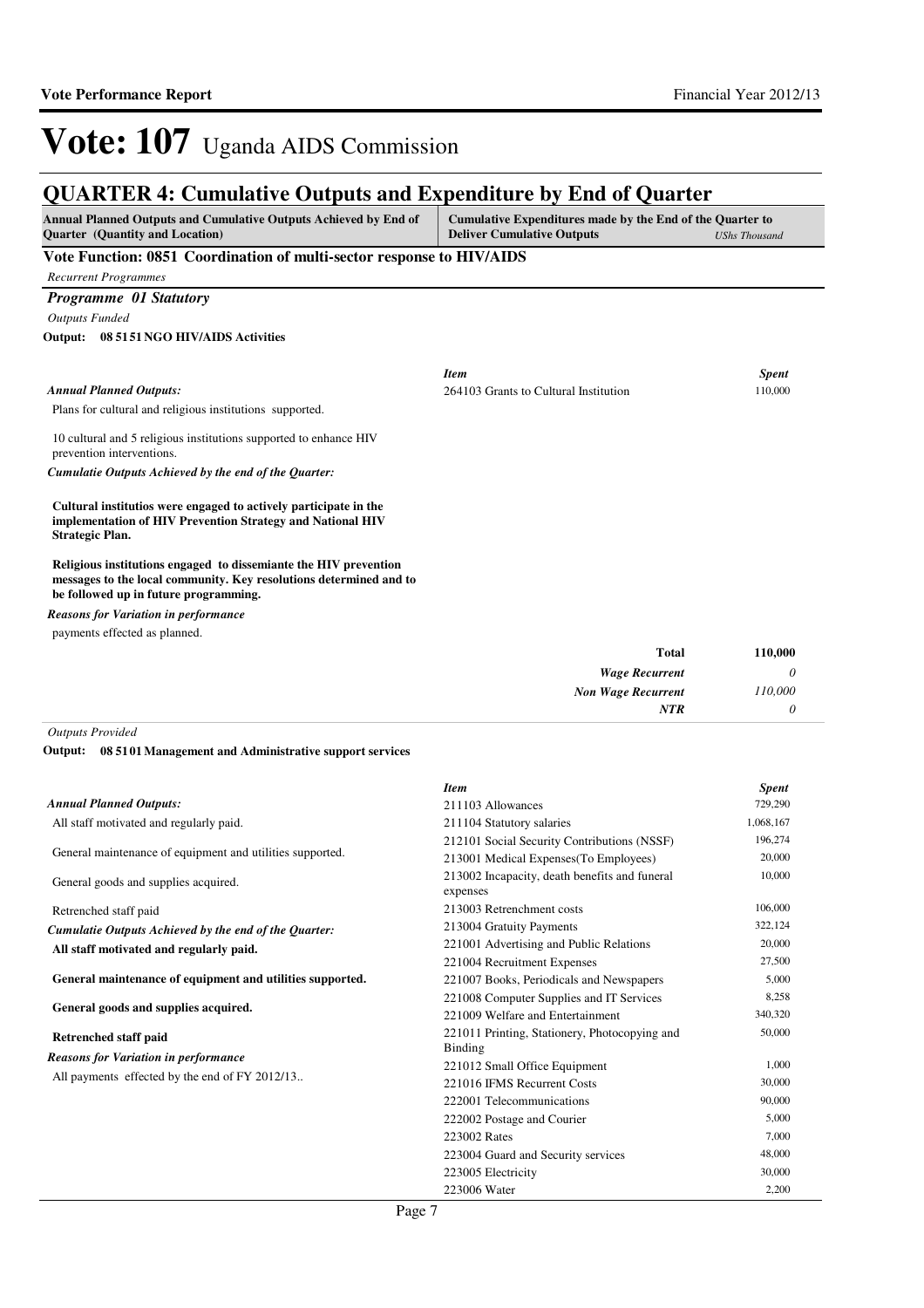### **QUARTER 4: Cumulative Outputs and Expenditure by End of Quarter**

| Annual Planned Outputs and Cumulative Outputs Achieved by End of<br><b>Quarter</b> (Quantity and Location)                                                                                                                                             | Cumulative Expenditures made by the End of the Quarter to<br><b>Deliver Cumulative Outputs</b> | <b>UShs Thousand</b> |
|--------------------------------------------------------------------------------------------------------------------------------------------------------------------------------------------------------------------------------------------------------|------------------------------------------------------------------------------------------------|----------------------|
| Vote Function: 0851 Coordination of multi-sector response to HIV/AIDS                                                                                                                                                                                  |                                                                                                |                      |
| <b>Recurrent Programmes</b>                                                                                                                                                                                                                            |                                                                                                |                      |
| Programme 01 Statutory                                                                                                                                                                                                                                 |                                                                                                |                      |
|                                                                                                                                                                                                                                                        | 226001 Insurances                                                                              | 1,000                |
|                                                                                                                                                                                                                                                        | 227001 Travel Inland                                                                           | 30,000               |
|                                                                                                                                                                                                                                                        | 227002 Travel Abroad                                                                           | 50,974               |
|                                                                                                                                                                                                                                                        | 227004 Fuel, Lubricants and Oils                                                               | 281,000              |
|                                                                                                                                                                                                                                                        | 228001 Maintenance - Civil                                                                     | 30,000               |
|                                                                                                                                                                                                                                                        | 228002 Maintenance - Vehicles                                                                  | 258,169              |
|                                                                                                                                                                                                                                                        | 228003 Maintenance Machinery, Equipment and<br>Furniture                                       | 30,000               |
|                                                                                                                                                                                                                                                        | Total                                                                                          | 3,797,276            |
|                                                                                                                                                                                                                                                        | <b>Wage Recurrent</b>                                                                          | 1,068,167            |
|                                                                                                                                                                                                                                                        | <b>Non Wage Recurrent</b>                                                                      | 2,729,110            |
|                                                                                                                                                                                                                                                        | NTR                                                                                            | 0                    |
| 08 5102 Advocacy, Strategic Information and Knowlegde management<br>Output:                                                                                                                                                                            |                                                                                                |                      |
|                                                                                                                                                                                                                                                        | <b>Item</b>                                                                                    | <b>Spent</b>         |
| <b>Annual Planned Outputs:</b>                                                                                                                                                                                                                         | 221001 Advertising and Public Relations                                                        | 100,000              |
| 2 Dialogue meetings held for cultural institutions to enhance HIV<br>prevention.                                                                                                                                                                       | 221002 Workshops and Seminars                                                                  | 41,838               |
|                                                                                                                                                                                                                                                        | 221003 Staff Training                                                                          | 34,500               |
| Annual media manager's dialogue organised.                                                                                                                                                                                                             | 221007 Books, Periodicals and Newspapers                                                       | 41,667               |
|                                                                                                                                                                                                                                                        | 221011 Printing, Stationery, Photocopying and                                                  | 29,007               |
| HIV advocacy materials prepared and disseminated.                                                                                                                                                                                                      | Binding<br>227001 Travel Inland                                                                | 137,329              |
| One Parliamentary HIV/AIDS dialogue organised.                                                                                                                                                                                                         |                                                                                                |                      |
|                                                                                                                                                                                                                                                        |                                                                                                |                      |
| HIV Prevention messages developed and disseminated through electronic<br>& print mass media.                                                                                                                                                           |                                                                                                |                      |
| HIV advocacy events organised (World AIDS day, Philly Lutaya day $\&$<br>Candle light day).                                                                                                                                                            |                                                                                                |                      |
| Integration of HIV in conflict and post conflict areas' programmes (PRDP,<br>NAADS, etc).                                                                                                                                                              |                                                                                                |                      |
| 4 Quarterly National Prevention Committee meetings held.                                                                                                                                                                                               |                                                                                                |                      |
| 4 IEC/BCC Committee meetings held.                                                                                                                                                                                                                     |                                                                                                |                      |
| Cumulatie Outputs Achieved by the end of the Quarter:                                                                                                                                                                                                  |                                                                                                |                      |
| HIV dialogue meetings held with key stakeholders in particular with<br>cultural institutions and religious leaders on HIV prevention messages;                                                                                                         |                                                                                                |                      |
| HIV/AIDS advocacy events held on HIV prevention through mass<br>media and stakeholder meetings;                                                                                                                                                        |                                                                                                |                      |
| Information materials on HIV/AIDS produced and disseminated to the<br>general population on HIV prevention. The monthly HIV Prevention<br>messages were developed and disseminated through national<br>television, radio stations and the print media. |                                                                                                |                      |
| Four National HIV Prevention meetings held and discussed national                                                                                                                                                                                      |                                                                                                |                      |

**HIV prevention intrrventions including harmonisation of HIV prevention messages in the country.**

**Three IEC/BBC Committee Meeting held**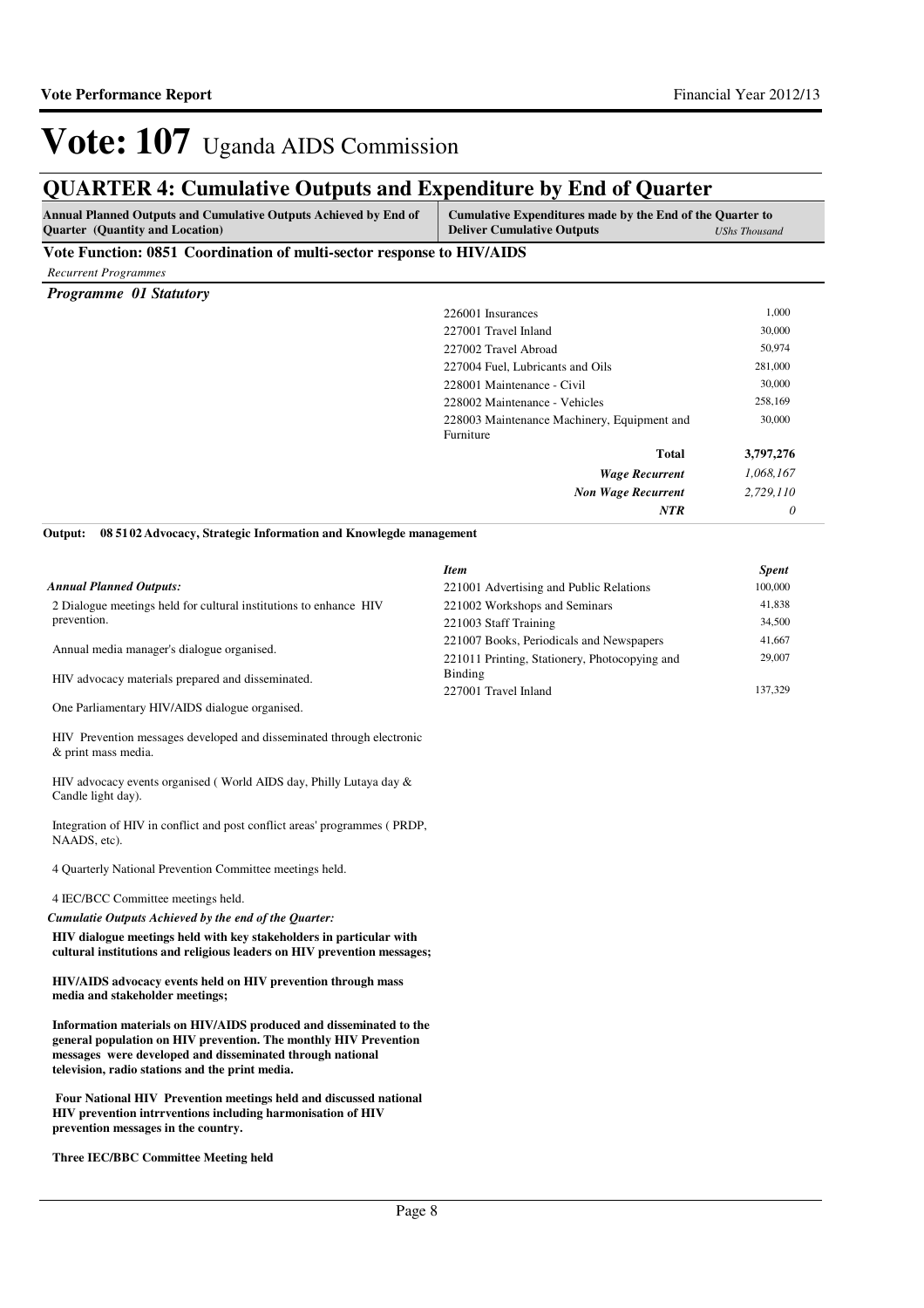## **QUARTER 4: Cumulative Outputs and Expenditure by End of Quarter**

| <b>Annual Planned Outputs and Cumulative Outputs Achieved by End of</b> | Cumulative Expenditures made by the End of the Quarter to |               |
|-------------------------------------------------------------------------|-----------------------------------------------------------|---------------|
| <b>Ouarter</b> (Quantity and Location)                                  | <b>Deliver Cumulative Outputs</b>                         | UShs Thousand |
|                                                                         |                                                           |               |

#### **Vote Function: 0851 Coordination of multi-sector response to HIV/AIDS**

*Recurrent Programmes*

*Programme 01 Statutory*

#### *Reasons for Variation in performance*

Payment effected as planned by end June 2013.

**08 5104 Major policies, guidelines, strategic plans Output:**

| 384,340 | Total                     |
|---------|---------------------------|
|         | <b>Wage Recurrent</b>     |
| 384,340 | <b>Non Wage Recurrent</b> |
|         | <b>NTR</b>                |
|         |                           |

|                                                                                                 | <b>Item</b>                                                     | <b>Spent</b>     |
|-------------------------------------------------------------------------------------------------|-----------------------------------------------------------------|------------------|
| <b>Annual Planned Outputs:</b>                                                                  | 221002 Workshops and Seminars                                   | 123,254          |
| High level meeting on harmonised HIV Protocols organised.                                       | 221017 Subscriptions                                            | 140,000          |
| District guidelines on HIV and AIDS planning prepared and disseminated.                         | 225001 Consultancy Services- Short-term<br>227001 Travel Inland | 27,443<br>56,711 |
| Sectors supported in integration of HIV in Annual workplans.                                    |                                                                 |                  |
| UAC Annual workplan and budget for FY 2013/14 prepared.                                         |                                                                 |                  |
| LGs supported in integration of HIV in BFPs.                                                    |                                                                 |                  |
| UAC Ministerial Policy Statement and BFP for FY 2013/14 prepared.                               |                                                                 |                  |
| Resource Mobilisation Strategy finalised and disseminated.                                      |                                                                 |                  |
| Concensus building meetings on AIDS Trust Fund held.                                            |                                                                 |                  |
| LGs assessed on HIV and AIDS mainstreaming.                                                     |                                                                 |                  |
| LGs trained in mainstreaming of HIV.                                                            |                                                                 |                  |
| Self Coordinating entities assessed and trained in Planning for HIV.                            |                                                                 |                  |
| District Coordination guidelines reviewed and disseminated.                                     |                                                                 |                  |
| NADIC Operational manual produced.                                                              |                                                                 |                  |
| Cumulatie Outputs Achieved by the end of the Quarter:                                           |                                                                 |                  |
| BFP and annual workplan for 2013/14 finalised.                                                  |                                                                 |                  |
| MPS finalised and submitted for approval.                                                       |                                                                 |                  |
| Concept note prepared and draft UAC Strategic Plan developed. To<br>be finalised in FY 2013/14. |                                                                 |                  |
| District Strategic planning Guidelines on HIV and AIDS prepared;                                |                                                                 |                  |
| Work Plan and Budget for FY 2013/14 prepared;                                                   |                                                                 |                  |
| <b>Local Governments Assessed in HIV/AIDS Mainstreaming conducted</b><br>in 64 districts.       |                                                                 |                  |
| Consensus building meetings on AIDS Trust Fund held and study tour                              |                                                                 |                  |

**conducted in Zimbwabwe with members of Parliament, ADPS, MOH and other stakeholders**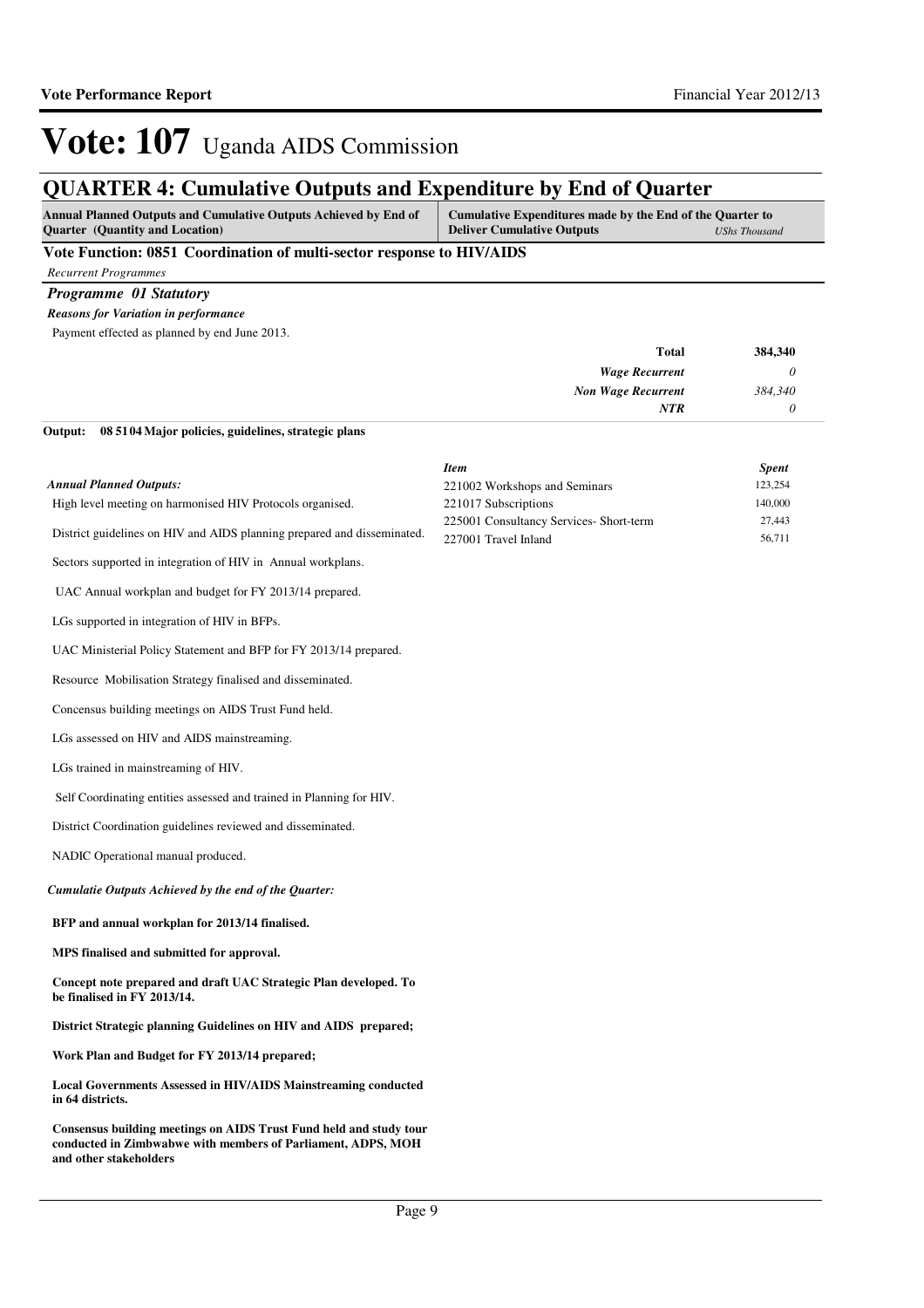### **QUARTER 4: Cumulative Outputs and Expenditure by End of Quarter**

| <b>Annual Planned Outputs and Cumulative Outputs Achieved by End of</b> | Cumulative Expenditures made by the End of the Quarter to |               |
|-------------------------------------------------------------------------|-----------------------------------------------------------|---------------|
| <b>Quarter</b> (Quantity and Location)                                  | <b>Deliver Cumulative Outputs</b>                         | UShs Thousand |

#### **Vote Function: 0851 Coordination of multi-sector response to HIV/AIDS**

*Recurrent Programmes*

#### *Programme 01 Statutory*

**Self Coordinating entities assessed and supported in Planning for HIV. Priority HIV interventions submitted in proposals for funding.**

**NADIC Assessment Report and proposal prepared. Both Report and Proposal approved by the Board for implementation**

**District Coordination guidelines developed and reviewed. To be printed in FY 2013/14..**

#### *Reasons for Variation in performance*

Payment effected as planned by end June 2013. Training in HIV mainstreaming to be effected in FY 2013/14 due to financial constraint in FY 2013/14.

| <b>Total</b>              | 347,408  |
|---------------------------|----------|
| <b>Wage Recurrent</b>     | $\theta$ |
| <b>Non Wage Recurrent</b> | 347,408  |
| <b>NTR</b>                | 0        |

#### **08 5105 Monitoring and Evaluation Output:**

|                                                           | <b>Item</b>                                              | <b>Spent</b> |
|-----------------------------------------------------------|----------------------------------------------------------|--------------|
| <b>Annual Planned Outputs:</b>                            | 221002 Workshops and Seminars                            | 144,325      |
| Joint AIDS Review conducted.                              | 221011 Printing, Stationery, Photocopying and<br>Binding | 10,836       |
|                                                           | 225001 Consultancy Services-Short-term                   | 11.726       |
| Board and its Committees meetings convened.               | 227001 Travel Inland                                     | 278,240      |
| Sectors and LGs monitored and technical support provided. |                                                          |              |

Annual Forum for HIV/AIDS Focal persons held.

Annual Partnership Forum held.

Quarterly performance reports prepared.

Quarterly review meetings conducted.

Quarterly review meetings for SCEs held.

Final NASA report disseminated.

*Cumulatie Outputs Achieved by the end of the Quarter:*

**Four UAC Board meetings held** 

**Five FINAC UAC Board Committee meetings held** 

**Four quarterly performance reports prepared;**

**Four quarterly review meetings (including half year performance review) convened and reports discussed.**

**Four quarterly review meetings for Self Coordinating Entities held for all quarters. Priorities for for FY 2013/14 determined.**

**Joint Annual AIDS Review conducted and AIDE Memoire prepared and shared with key stakeholders.**

**Sectors and Local Governments monitored and technical support**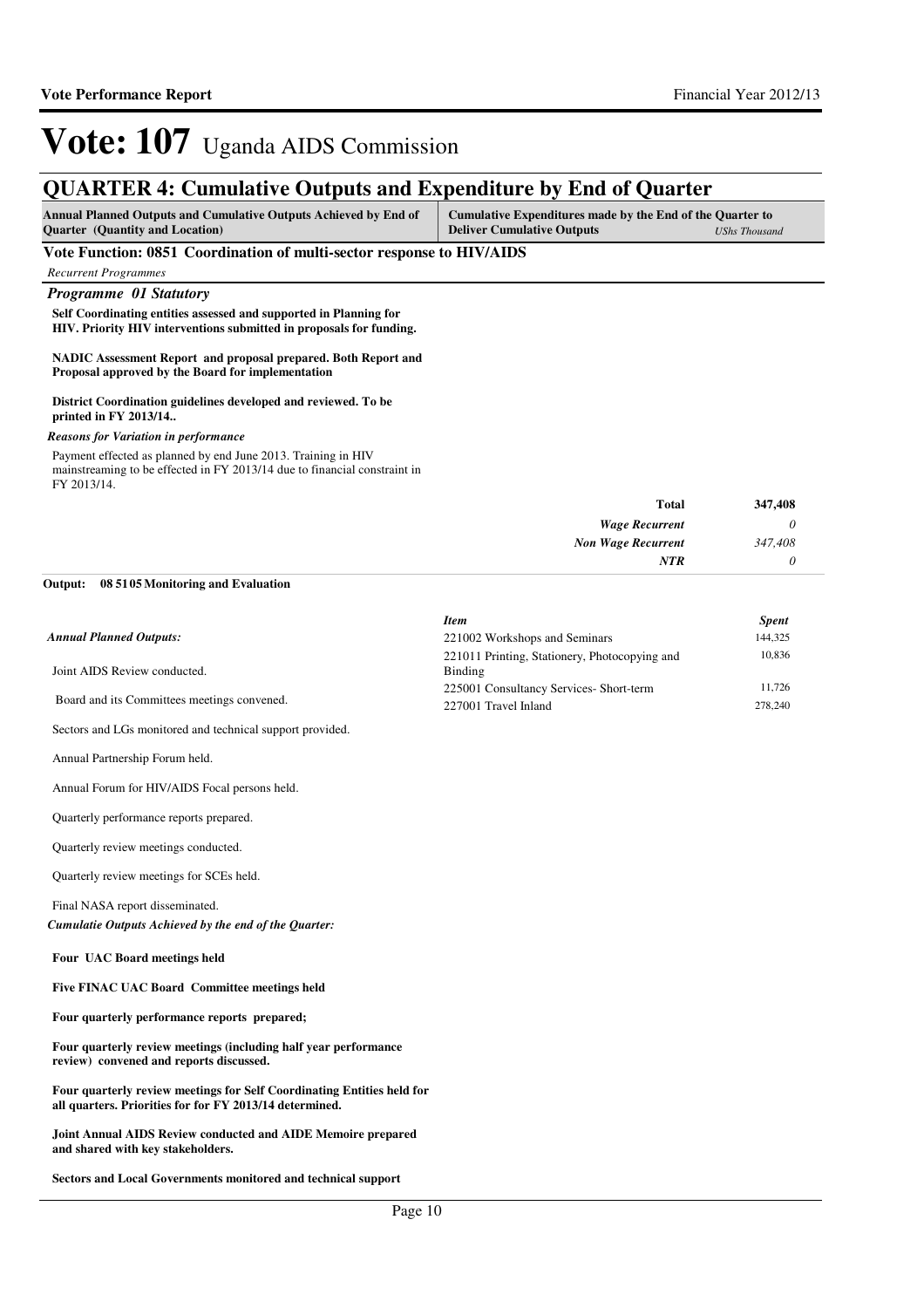**Total 16,250**

## Vote: 107 Uganda AIDS Commission

### **QUARTER 4: Cumulative Outputs and Expenditure by End of Quarter**

| OUANTER 7. Camalative Outputs and Expenditure by Eine of Quarter                                       |                                                                                                |                      |
|--------------------------------------------------------------------------------------------------------|------------------------------------------------------------------------------------------------|----------------------|
| Annual Planned Outputs and Cumulative Outputs Achieved by End of<br>Quarter (Quantity and Location)    | Cumulative Expenditures made by the End of the Quarter to<br><b>Deliver Cumulative Outputs</b> | <b>UShs Thousand</b> |
| Vote Function: 0851 Coordination of multi-sector response to HIV/AIDS                                  |                                                                                                |                      |
| <b>Recurrent Programmes</b>                                                                            |                                                                                                |                      |
| Programme 01 Statutory                                                                                 |                                                                                                |                      |
| provided in coordination of HIV interventions.                                                         |                                                                                                |                      |
| Annual Partnership Forum held in October 2012 and report prepared.                                     |                                                                                                |                      |
| <b>Reasons for Variation in performance</b>                                                            |                                                                                                |                      |
| payments effected as per the release.                                                                  |                                                                                                |                      |
|                                                                                                        | <b>Total</b>                                                                                   | 445,126              |
|                                                                                                        | <b>Wage Recurrent</b>                                                                          | $\theta$             |
|                                                                                                        | <b>Non Wage Recurrent</b><br><b>NTR</b>                                                        | 445,126<br>0         |
| <b>Development Projects</b>                                                                            |                                                                                                |                      |
| Project 0359 UAC Secretariat                                                                           |                                                                                                |                      |
| Capital Purchases                                                                                      |                                                                                                |                      |
| Output: 08 5172 Government Buildings and Administrative Infrastructure                                 |                                                                                                |                      |
|                                                                                                        | <b>Item</b>                                                                                    | <b>Spent</b>         |
| <b>Annual Planned Outputs:</b>                                                                         | 231001 Non-Residential Buildings                                                               | 39,800               |
| Building sentema wall fence.                                                                           |                                                                                                |                      |
| Cumulatie Outputs Achieved by the end of the Quarter:                                                  |                                                                                                |                      |
| Generator platform for UAC Offices constructed;                                                        |                                                                                                |                      |
| <b>Construction of Sentema wall fence completed</b>                                                    |                                                                                                |                      |
| Minor repairs of UAC offices executed.                                                                 |                                                                                                |                      |
| <b>Reasons for Variation in performance</b>                                                            |                                                                                                |                      |
| No capital developemnt in quarter 4 was released from MFPED.                                           |                                                                                                |                      |
|                                                                                                        | <b>Total</b>                                                                                   | 39,800               |
|                                                                                                        | <b>GoU</b> Development                                                                         | 39,800               |
|                                                                                                        | <b>External Financing</b>                                                                      | 0                    |
| 08 5176 Purchase of Office and ICT Equipment, including Software<br>Output:                            | <b>NTR</b>                                                                                     | $\theta$             |
|                                                                                                        |                                                                                                |                      |
|                                                                                                        | <b>Item</b>                                                                                    | <b>Spent</b>         |
| <b>Annual Planned Outputs:</b><br>6 computers a procured.                                              | 231005 Machinery and Equipment                                                                 | 16,250               |
| Centralised UPS procured.                                                                              |                                                                                                |                      |
| Licence for Computer sofware products procured and installed.                                          |                                                                                                |                      |
| Exchange server procured.                                                                              |                                                                                                |                      |
| Photocopying machine procured                                                                          |                                                                                                |                      |
| Cumulatie Outputs Achieved by the end of the Quarter:                                                  |                                                                                                |                      |
| Procurement process of computers and a photocopying machine not<br>completed by the end of FY 2012/13. |                                                                                                |                      |
| <b>Reasons for Variation in performance</b>                                                            |                                                                                                |                      |
| Not all 100% of the capital development was released.                                                  |                                                                                                |                      |

Page 11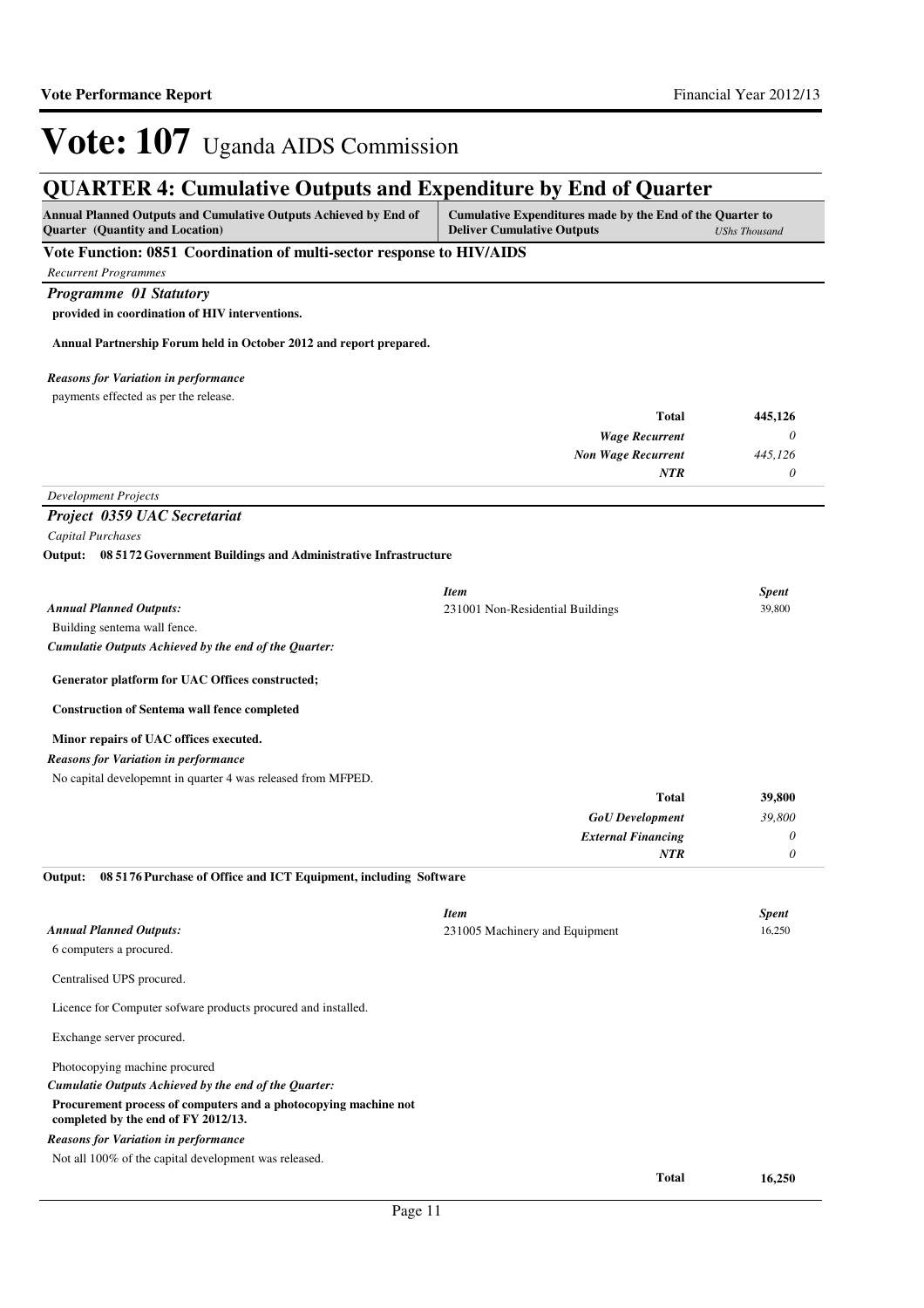## **QUARTER 4: Cumulative Outputs and Expenditure by End of Quarter**

| <b>Annual Planned Outputs and Cumulative Outputs Achieved by End of</b> | Cumulative Expenditures made by the End of the Quarter to |                      |
|-------------------------------------------------------------------------|-----------------------------------------------------------|----------------------|
| <b>Ouarter</b> (Quantity and Location)                                  | <b>Deliver Cumulative Outputs</b>                         | <b>UShs Thousand</b> |

**Vote Function: 0851 Coordination of multi-sector response to HIV/AIDS**

*Development Projects*

*Project 0359 UAC Secretariat*

| <b>GoU</b> Development    | 16,250    |
|---------------------------|-----------|
| <b>External Financing</b> | $\theta$  |
| NTR                       | $\theta$  |
| <b>GRAND TOTAL</b>        | 5,140,200 |
| <b>Wage Recurrent</b>     | 1,068,167 |
| <b>Non Wage Recurrent</b> | 4,015,983 |
| <b>GoU</b> Development    | 56,050    |
| <b>External Financing</b> | 0         |
| <b>NTR</b>                | 0         |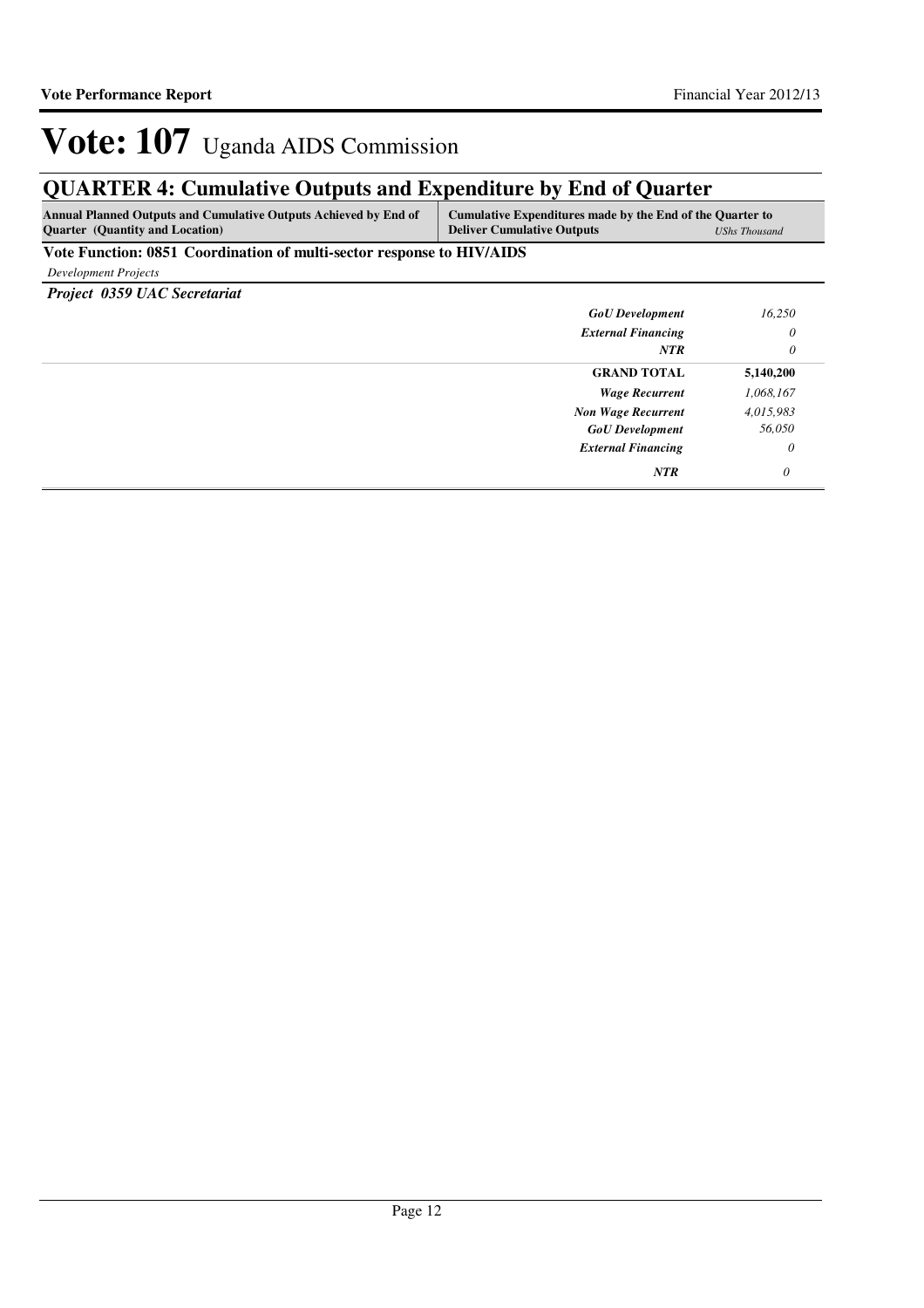*0*

*NTR*

## Vote: 107 Uganda AIDS Commission

### **QUARTER 4: Outputs and Expenditure in Quarter**

| <b>Planned and Actual Outputs in Quarter</b>                                                   | <b>Expenditures incurred in the Quarter to deliver outputs</b> |                      |
|------------------------------------------------------------------------------------------------|----------------------------------------------------------------|----------------------|
| (Quantity and Location)                                                                        |                                                                | <b>UShs Thousand</b> |
| Vote Function: 0851 Coordination of multi-sector response to HIV/AIDS                          |                                                                |                      |
| <b>Recurrent Programmes</b>                                                                    |                                                                |                      |
| <b>Programme 01 Statutory</b>                                                                  |                                                                |                      |
| <b>Outputs Funded</b>                                                                          |                                                                |                      |
| 08 51 51 NGO HIV/AIDS Activities<br>Output:                                                    |                                                                |                      |
|                                                                                                | <b>Item</b>                                                    | <b>Spent</b>         |
| <b>Outputs Planned in Ouarter:</b>                                                             | 264103 Grants to Cultural Institution                          | 25,600               |
| Plans for cultural and religious institutions supported                                        |                                                                |                      |
| 10 cultural and 5 religious institutions supported to enhance HIV<br>prevention interventions. |                                                                |                      |
| Community based research carried out.                                                          |                                                                |                      |
| <b>Actual Outputs Achieved in Quarter:</b>                                                     |                                                                |                      |
| Plans for cultural and religious institutions supported                                        |                                                                |                      |
| Cultural and religious institutions supported to enhance HIV<br>prevention interventions.      |                                                                |                      |
| <b>Reasons for Variation in performance</b>                                                    |                                                                |                      |
| payments effected as planned.                                                                  |                                                                |                      |
|                                                                                                | <b>Total</b>                                                   | 25,600               |
|                                                                                                | <b>Wage Recurrent</b>                                          | 0                    |
|                                                                                                | <b>Non Wage Recurrent</b>                                      | 25,600               |

#### *Outputs Provided*

**08 5101 Management and Administrative support services Output:**

|                                                           | <b>Item</b>                                                     | <b>Spent</b> |
|-----------------------------------------------------------|-----------------------------------------------------------------|--------------|
| <b>Outputs Planned in Quarter:</b>                        | 211103 Allowances                                               | 189,578      |
| All staff motivated and regularly paid.                   | 211104 Statutory salaries                                       | 344,500      |
|                                                           | 212101 Social Security Contributions (NSSF)                     | 81,670       |
| General maintenance of equipment and utilities supported. | 213001 Medical Expenses (To Employees)                          | 9,493        |
| General goods and supplies acquired.                      | 213002 Incapacity, death benefits and funeral<br>expenses       | 7,000        |
| <b>Actual Outputs Achieved in Quarter:</b>                | 213003 Retrenchment costs                                       | 2,897        |
| All staff motivated and regularly paid.                   | 213004 Gratuity Payments                                        | 167,976      |
| General maintenance of equipment and utilities supported. | 221001 Advertising and Public Relations                         | 18,035       |
|                                                           | 221004 Recruitment Expenses                                     | 12,508       |
| General goods and supplies acquired.                      | 221007 Books, Periodicals and Newspapers                        | 3,750        |
| <b>Reasons for Variation in performance</b>               | 221008 Computer Supplies and IT Services                        | 5,418        |
| All payments effected by the end of FY 2012/13            | 221009 Welfare and Entertainment                                | 97,924       |
|                                                           | 221011 Printing, Stationery, Photocopying and<br><b>Binding</b> | 450          |
|                                                           | 221012 Small Office Equipment                                   | 1,000        |
|                                                           | 221016 IFMS Recurrent Costs                                     | 22,620       |
|                                                           | 222001 Telecommunications                                       | 30,660       |
|                                                           | 222002 Postage and Courier                                      | 2,847        |
|                                                           | 223002 Rates                                                    | 7,000        |
|                                                           | 223004 Guard and Security services                              | 27,455       |
|                                                           | 223005 Electricity                                              | 16,121       |
|                                                           | 223006 Water                                                    | 1,000        |
|                                                           | 226001 Insurances                                               | 1,000        |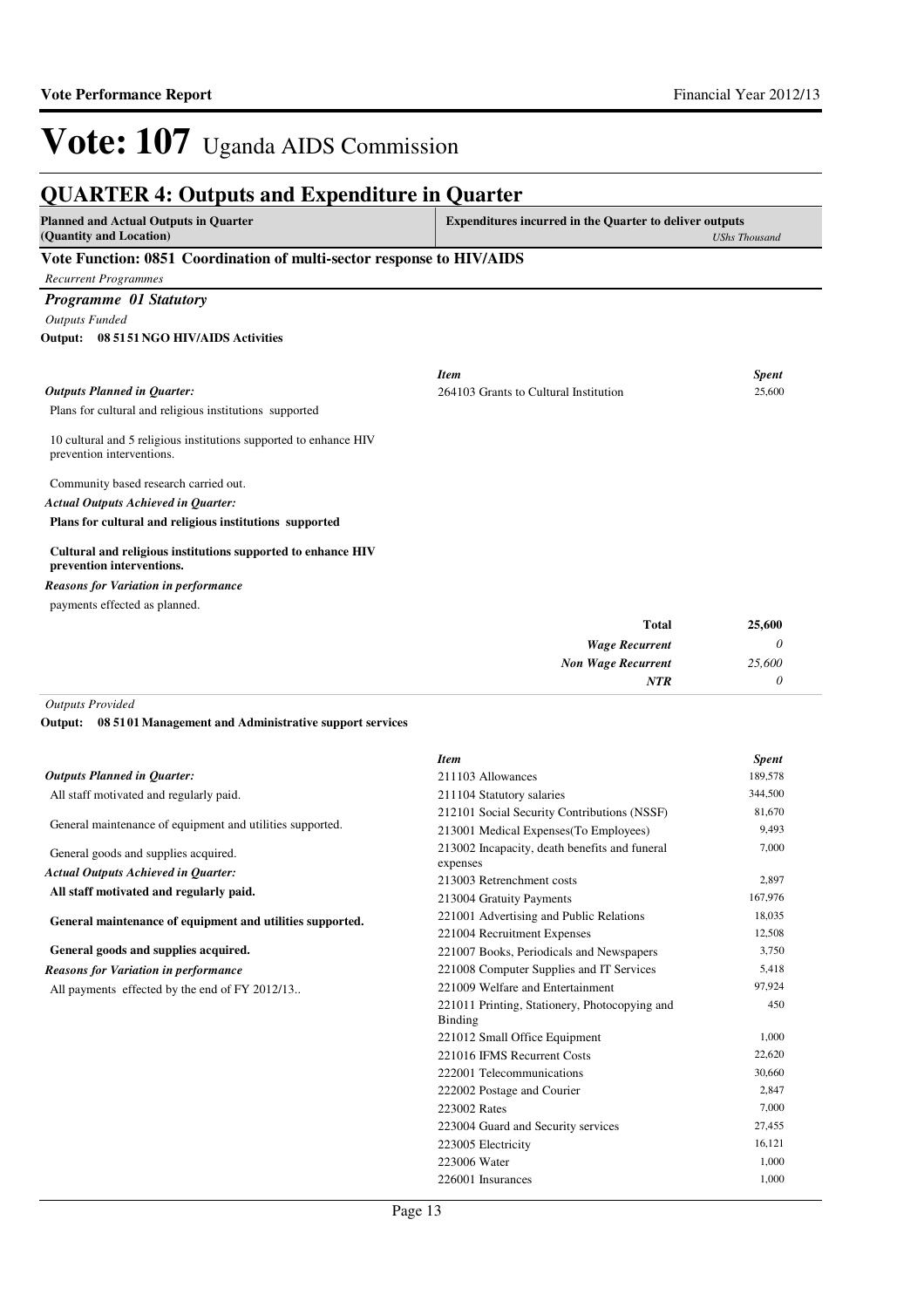### **QUARTER 4: Outputs and Expenditure in Quarter**

| <b>Planned and Actual Outputs in Quarter</b>                                            | <b>Expenditures incurred in the Quarter to deliver outputs</b> |  |
|-----------------------------------------------------------------------------------------|----------------------------------------------------------------|--|
| (Quantity and Location)                                                                 | <b>UShs Thousand</b>                                           |  |
| $\mathbf{v}$ is a cost of the cost of the cost of $\mathbf{v}$ is a set of $\mathbf{v}$ |                                                                |  |

#### **Vote Function: 0851 Coordination of multi-sector response to HIV/AIDS**

*Recurrent Programmes*

| <b>Programme 01 Statutory</b> |                                             |           |
|-------------------------------|---------------------------------------------|-----------|
|                               | 227001 Travel Inland                        | 16,866    |
|                               | 227002 Travel Abroad                        | 12,171    |
|                               | 227004 Fuel, Lubricants and Oils            | 87,299    |
|                               | 228001 Maintenance - Civil                  | 9,341     |
|                               | 228002 Maintenance - Vehicles               | 157,301   |
|                               | 228003 Maintenance Machinery, Equipment and | 16,107    |
|                               | Furniture                                   |           |
|                               | <b>Total</b>                                | 1,349,988 |
|                               | <b>Wage Recurrent</b>                       | 344,500   |
|                               | <b>Non Wage Recurrent</b>                   | 1,005,488 |
|                               | <b>NTR</b>                                  | $\theta$  |

**08 5102 Advocacy, Strategic Information and Knowlegde management Output:**

|                                                                                                                                              | <b>Item</b>                                              | <b>Spent</b> |
|----------------------------------------------------------------------------------------------------------------------------------------------|----------------------------------------------------------|--------------|
| <b>Outputs Planned in Ouarter:</b>                                                                                                           | 221001 Advertising and Public Relations                  | 25,216       |
| HIV advocacy materials prepared and disseminated.                                                                                            | 221002 Workshops and Seminars                            | 5,203        |
|                                                                                                                                              | 221003 Staff Training                                    | 16,276       |
| HIV Prevention messages developed and disseminated through electronic                                                                        | 221007 Books, Periodicals and Newspapers                 | 38,032       |
| & print mass media.                                                                                                                          | 221011 Printing, Stationery, Photocopying and<br>Binding | 12,081       |
| HIV advocacy events organised (Candle light day).                                                                                            | 227001 Travel Inland                                     | 45,342       |
| Integration of HIV in conflict and post conflict areas' programmes (PRDP,<br>NAADS, etc).                                                    |                                                          |              |
| Quarterly National Prevention Committee meetings held.                                                                                       |                                                          |              |
| IEC/BCC Committee meetings held.                                                                                                             |                                                          |              |
| <b>Actual Outputs Achieved in Ouarter:</b>                                                                                                   |                                                          |              |
| HIV advocacy materials prepared and disseminated.                                                                                            |                                                          |              |
| HIV Prevention messages developed and disseminated through<br>electronic & print mass media, and regional district dissemination<br>meetings |                                                          |              |
| HIV advocacy events organised (Candle light day) at Luwero and<br>was presided over by Minister for Presidency                               |                                                          |              |
| <b>Quarterly National Prevention Committee meetings held.</b>                                                                                |                                                          |              |
| <b>IEC/BCC Committee meetings held to approve HIV messages.</b>                                                                              |                                                          |              |
| <b>Reasons for Variation in performance</b>                                                                                                  |                                                          |              |
| Payment effected as planned by end June 2013.                                                                                                |                                                          |              |
|                                                                                                                                              | <b>Total</b>                                             | 142,150      |
|                                                                                                                                              | <b>Wage Recurrent</b>                                    | $\theta$     |

**Output: 08 5104 Major policies, guidelines, strategic plans**

*Non Wage Recurrent*

*NTR*

*142,150 0*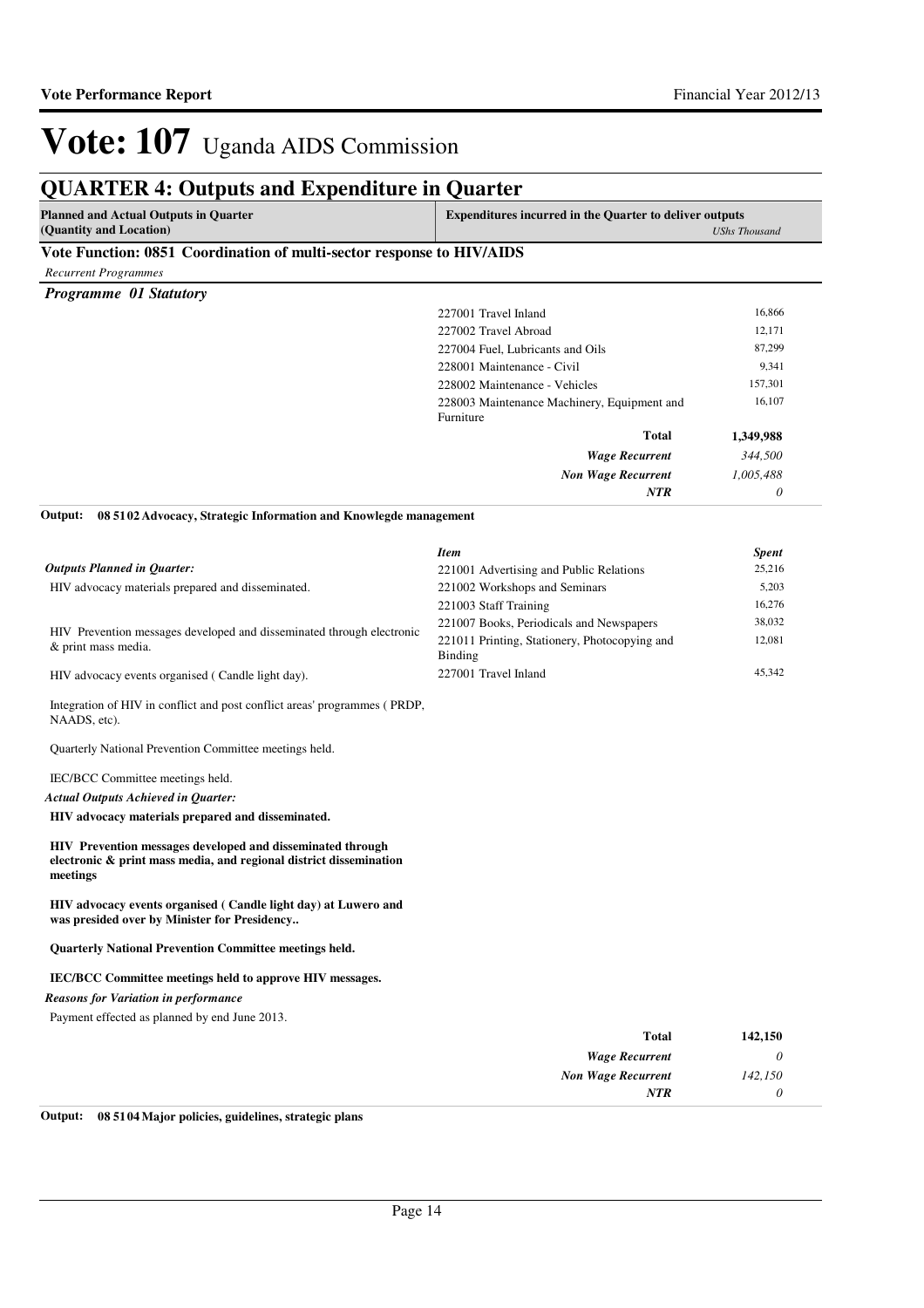### **QUARTER 4: Outputs and Expenditure in Quarter**

**Planned and Actual Outputs in Quarter (Quantity and Location)**

**Expenditures incurred in the Quarter to deliver outputs**  *UShs Thousand*

#### **Vote Function: 0851 Coordination of multi-sector response to HIV/AIDS**

*Recurrent Programmes Programme 01 Statutory* LGs assessed on HIV and AIDS mainstreaming. LGs trained in mainstreaming of HIV. UAC Strategic Plan prepared District strategic planning guidelines finalised. BFP and annual workplan for 2013/14 finalised. MPS finalised **LGs assessed on HIV and AIDS mainstreaming. UAC Strategic Plan cncept note prepared and approved by management and the Board Strategic planning guidelines finalised. BFP and annual workplan for 2013/14 finalised. MPS finalised Total 232,066** *Actual Outputs Achieved in Quarter: Outputs Planned in Quarter:* Payment effected as planned by end June 2013. Training in HIV mainstreaming to be effected in FY 2013/14 due to financial constraint in FY 2013/14. *Reasons for Variation in performance Item Spent* 221002 Workshops and Seminars 65,388 221017 Subscriptions 140,000 225001 Consultancy Services- Short-term 12,743 227001 Travel Inland 13,936

| 1 otal                    |
|---------------------------|
| <b>Wage Recurrent</b>     |
| <b>Non Wage Recurrent</b> |
| NTR                       |
|                           |

#### **08 5105 Monitoring and Evaluation Output:**

|                                                           | <b>Item</b>                                              | <b>Spent</b> |
|-----------------------------------------------------------|----------------------------------------------------------|--------------|
| <b>Outputs Planned in Ouarter:</b>                        | 221002 Workshops and Seminars                            | 89,236       |
| PC, Board and its Committees convened.                    | 221011 Printing, Stationery, Photocopying and<br>Binding | 10,836       |
|                                                           | 225001 Consultancy Services- Short-term                  | 5,863        |
| Sectors and LGs monitored and technical support provided. | 227001 Travel Inland                                     | 87,358       |
| Annual Partnership Forum held.                            |                                                          |              |
| Annual Forum for HIV/AIDS Focal persons held.             |                                                          |              |
| Quarterly performance reports prepared.                   |                                                          |              |
| Quarterly review meetings conducted.                      |                                                          |              |
| Quarterly review meetings for SCEs held.                  |                                                          |              |
|                                                           |                                                          |              |

HIV/AIDS stakeholders mapped and inventory created

LGs technically supported in coordination of HIV/AIDS activities

*Actual Outputs Achieved in Quarter:*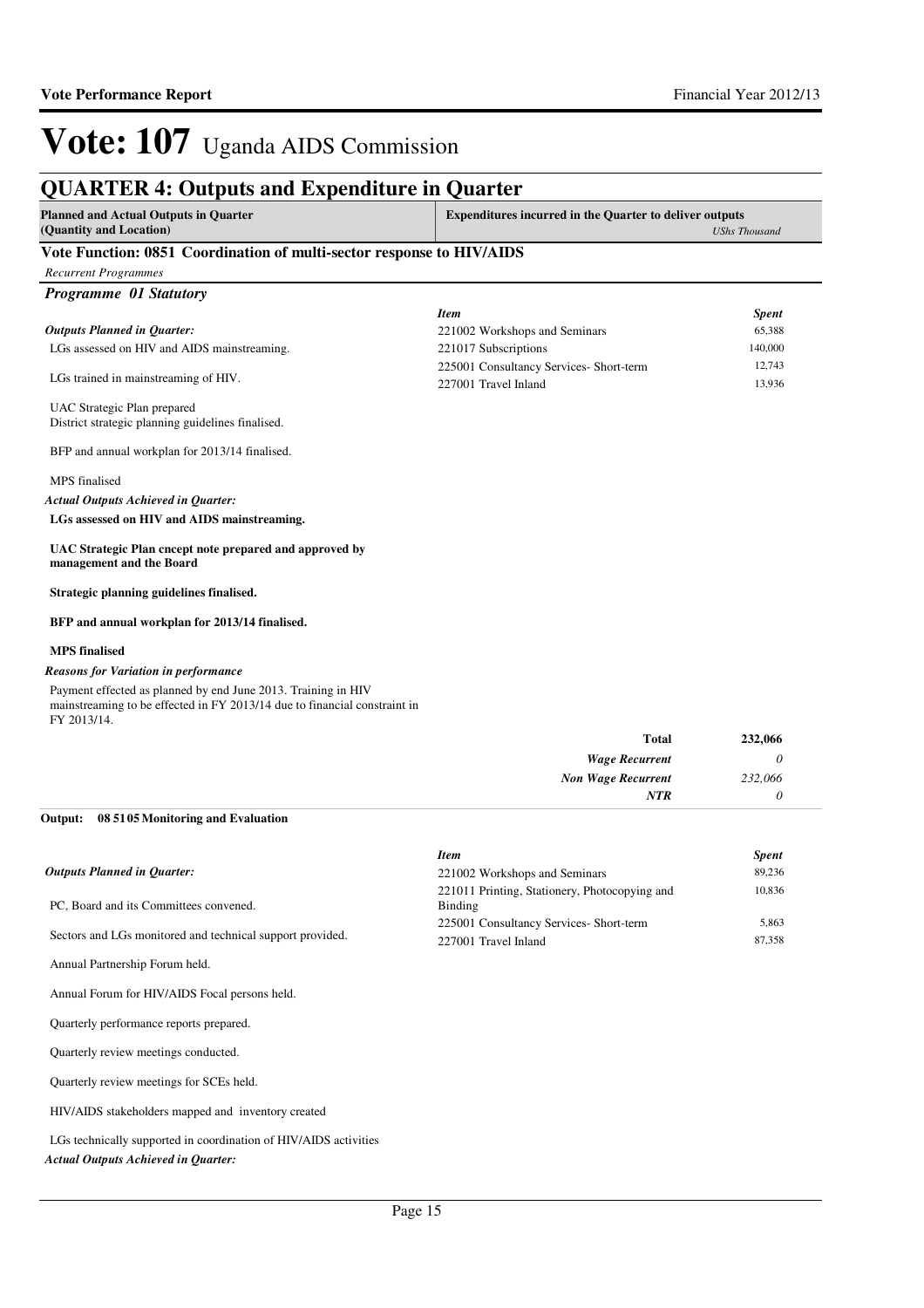| <b>QUARTER 4: Outputs and Expenditure in Quarter</b>                            |                                                                |                        |
|---------------------------------------------------------------------------------|----------------------------------------------------------------|------------------------|
| <b>Planned and Actual Outputs in Quarter</b><br>(Quantity and Location)         | <b>Expenditures incurred in the Quarter to deliver outputs</b> | <b>UShs Thousand</b>   |
| Vote Function: 0851 Coordination of multi-sector response to HIV/AIDS           |                                                                |                        |
| <b>Recurrent Programmes</b>                                                     |                                                                |                        |
| Programme 01 Statutory                                                          |                                                                |                        |
| PC, Board and its Committees meetings convened in May 2013.                     |                                                                |                        |
| Sectors and LGs monitored and technical support provided in HIV<br>programming. |                                                                |                        |
| Quarterly performance report prepared and submitted.                            |                                                                |                        |
| Quarterly and annual review meeting conducted.                                  |                                                                |                        |
| Quarterly review meeting for SCEs held.                                         |                                                                |                        |
| HIV/AIDS stakeholders mapped and data being entered into the<br>system          |                                                                |                        |
| LGs technically supported in coordination of HIV/AIDS activities                |                                                                |                        |
| <b>Reasons for Variation in performance</b>                                     |                                                                |                        |
| payments effected as per the release.                                           |                                                                |                        |
|                                                                                 | <b>Total</b>                                                   | 193,292                |
|                                                                                 | <b>Wage Recurrent</b>                                          | 0                      |
|                                                                                 | <b>Non Wage Recurrent</b>                                      | 193,292                |
|                                                                                 | NTR                                                            | $\theta$               |
| <b>Development Projects</b>                                                     |                                                                |                        |
| Project 0359 UAC Secretariat                                                    |                                                                |                        |
| Capital Purchases                                                               |                                                                |                        |
| Output: 08 5172 Government Buildings and Administrative Infrastructure          |                                                                |                        |
| <b>Outputs Planned in Quarter:</b>                                              | <b>Item</b><br>231001 Non-Residential Buildings                | <b>Spent</b><br>39,800 |
| Install air conditioner in the lower Boardroom.                                 |                                                                |                        |
| Completion of Sentema wall fence                                                |                                                                |                        |
| <b>Actual Outputs Achieved in Quarter:</b>                                      |                                                                |                        |
| Sentema wall fence constructed.                                                 |                                                                |                        |
| <b>Reasons for Variation in performance</b>                                     |                                                                |                        |
| No capital developemnt in quarter 4 was released from MFPED.                    |                                                                |                        |
|                                                                                 | <b>Total</b>                                                   | 39,800                 |
|                                                                                 | <b>GoU</b> Development                                         | 39,800                 |
|                                                                                 | <b>External Financing</b>                                      | 0                      |
|                                                                                 | NTR                                                            | $\theta$               |
| Output:<br>08 5176 Purchase of Office and ICT Equipment, including Software     |                                                                |                        |
|                                                                                 | <b>Item</b>                                                    | <b>Spent</b>           |
| <b>Outputs Planned in Quarter:</b>                                              | 231005 Machinery and Equipment                                 | $\mathbf{0}$           |
| Procure computers and a photocopying machine                                    |                                                                |                        |

*Actual Outputs Achieved in Quarter:*

### **Procurement process of computers and a photocopying machine inot**

**completed by the end of FY 2012/13.** *Reasons for Variation in performance*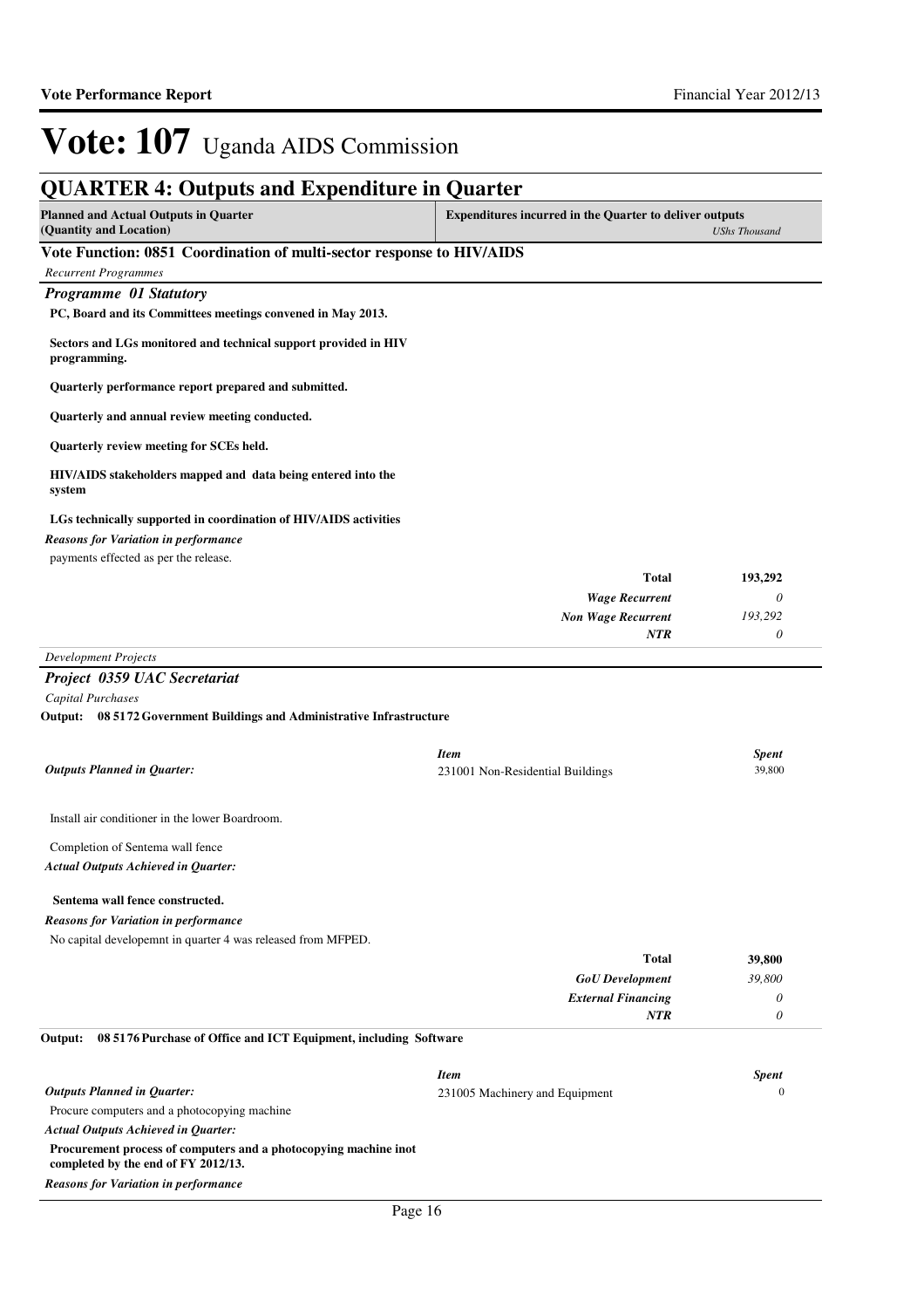### **QUARTER 4: Outputs and Expenditure in Quarter**

**Planned and Actual Outputs in Quarter (Quantity and Location)**

**Expenditures incurred in the Quarter to deliver outputs**  *UShs Thousand*

#### **Vote Function: 0851 Coordination of multi-sector response to HIV/AIDS**

*Development Projects*

*Project 0359 UAC Secretariat*

Not all 100% of the capital development was released.

| <b>Total</b>              | $\bf{0}$  |
|---------------------------|-----------|
| <b>GoU</b> Development    | 0         |
| <b>External Financing</b> | 0         |
| <b>NTR</b>                | 0         |
| <b>GRAND TOTAL</b>        | 1,982,897 |
| <b>Wage Recurrent</b>     | 344,500   |
| <b>Non Wage Recurrent</b> | 1,598,597 |
| <b>GoU</b> Development    | 39,800    |
| <b>External Financing</b> | 0         |
| <b>NTR</b>                | 0         |